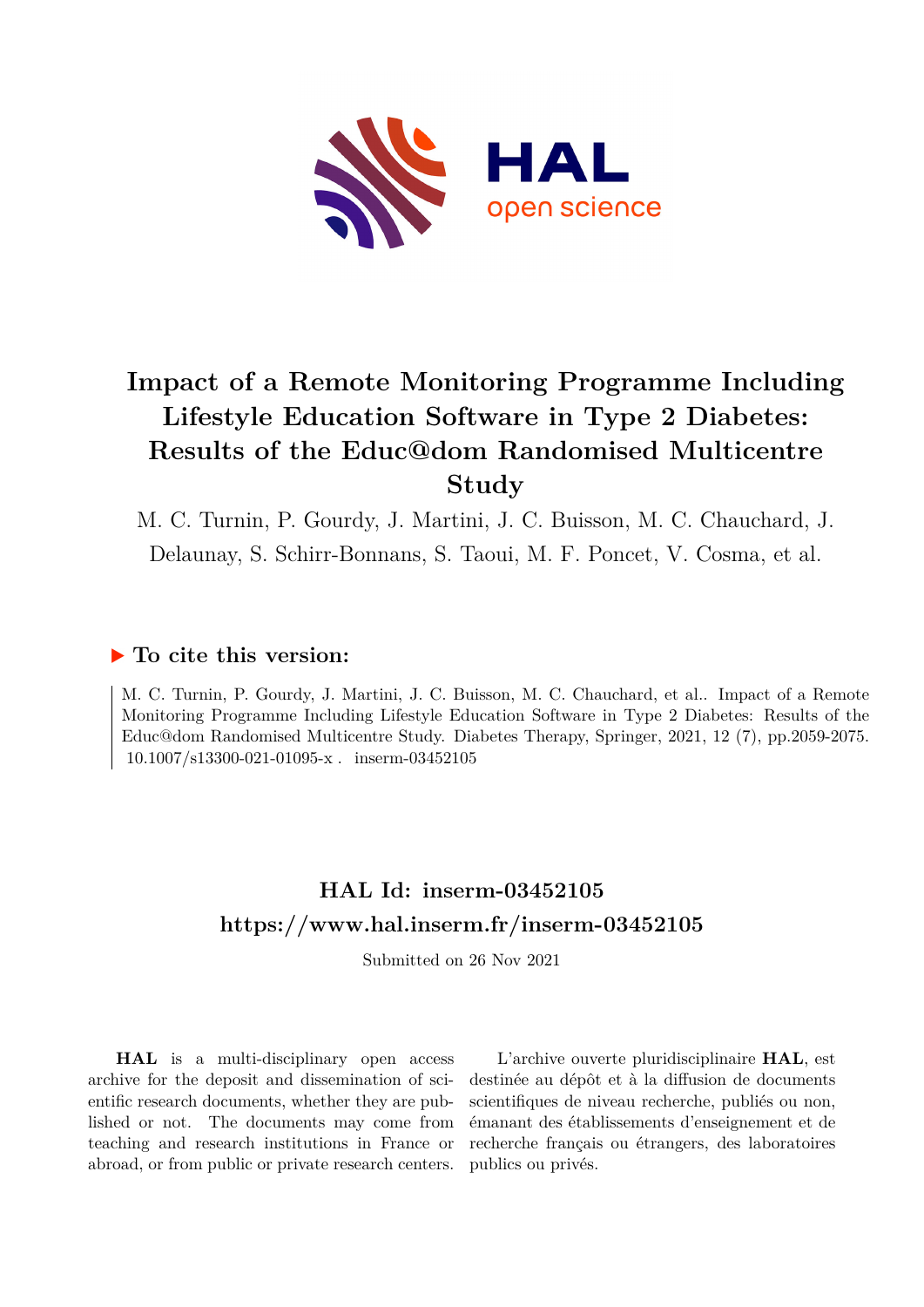ORIGINAL RESEARCH



# Impact of a Remote Monitoring Programme Including Lifestyle Education Software in Type 2 Diabetes: Results of the Educ@dom Randomised Multicentre Study

Marie-Christine Turnin  $\mathbf{D} \cdot$  Pierre Gourdy  $\cdot$  Jacques Martini  $\cdot$  Jean-Christophe Buisson  $\cdot$ 

Marie-Christine Chauchard · Jacqueline Delaunay · Solène Schirr-Bonnans · Soumia Taoui ·

Marie-France Poncet · Valeria Cosma · Sandrine Lablanche · Magali Coustols-Valat · Lucie Chaillous ·

Charles Thivolet · Caroline Sanz · Alfred Penfornis · Benoît Lepage · Hélène Colineaux ·

Michaël Mounié · Nadège Costa · Laurent Molinier · Hélène Hanaire on behalf of the Educ@dom Study Group

Received: March 31, 2021 / Accepted: June 5, 2021 / Published online: June 23, 2021 © The Author(s) 2021

## ABSTRACT

Introduction: Telemonitoring in type 2 diabetes (T2D) is mainly based on glucose monitoring. A new type of connected device which routinely gathers data on weight, physical

M.-C. Turnin (⊠) · P. Gourdy · J. Martini · M.-C. Chauchard - J. Delaunay - S. Schirr-Bonnans - S. Taoui - H. Hanaire Department of Diabetology, Metabolic Diseases and Nutrition, University Hospital of Toulouse, 1 Avenue Jean Poulhès, TSA 50032, Toulouse cedex 9, 31059 Toulouse, France e-mail: turnin.mc@chu-toulouse.fr

P. Gourdy - H. Hanaire Institute of Metabolic and Cardiovascular Diseases, UMR1297 INSERM/UPS, Toulouse University, Toulouse, France

J. Martini - M.-C. Chauchard DIAMIP Network, Toulouse, France

J.-C. Buisson ENSEEIHT, Toulouse, France

M.-F. Poncet Claude Bernard Clinic, Albi, France

V. Cosma Nîmes Hospital Centre, Nimes, France

S. Lablanche University Hospital, Grenoble, France activity and food intake could improve patients' diabetes control. The main aim of this study was to assess the efficacy of an at-home interventional programme incorporating such devices and lifestyle education software on diabetes control, i.e., change in HbA1c, compared to standard care.

M. Coustols-Valat Ambroise Paré Clinic, Toulouse, France

L. Chaillous University Hospital, Nantes, France

C. Thivolet University Hospital, Lyon, France

C. Sanz Pasteur Clinic, Toulouse, France

A. Penfornis Sud Francilien Hospital, Corbeil-Essonnes and Paris-Saclay University, Paris, France

B. Lepage - H. Colineaux University Department of Epidemiology, Health Economics and Public Health, University Hospital, Toulouse, France

M. Mounié · N. Costa · L. Molinier Medico-Economic Unit, Medical Information Department, University Hospital, Toulouse, France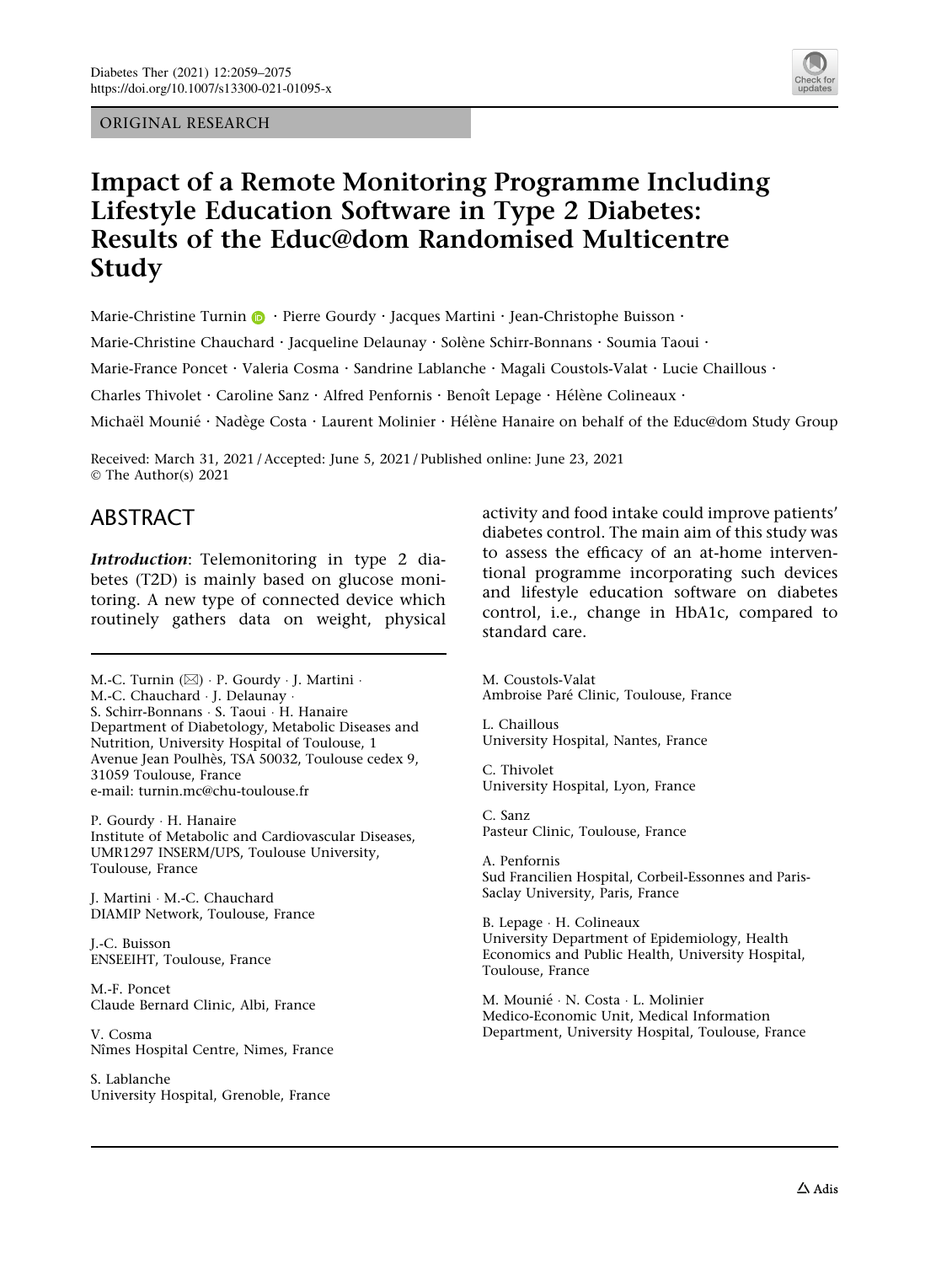Methods: This multicentre study randomly assigned 282 people with T2D to either a telemonitoring group (TMG) or a control group (CG) for a 1-year intervention period. While routine follow-up was maintained in the CG, TMG subjects were provided with interactive lifestyle educational software (with artificial intelligence algorithms) and connected objects (blood glucose meters, scales and actimeters) for use in their own homes and were remotely monitored by their diabetologists. Changes in  $HbA_{1c}$  were compared between groups using a mixed linear model.

**Results:** The mean  $HbA_{1c}$  dropped from 7.8  $\pm$  0.8% (62 mmol/mol) to 7.4  $\pm$  1.0% (57 mmol/mol) in the TMG and from  $7.8 \pm 0.8\%$  (62 mmol/mol) to  $7.6 \pm 1.0\%$ (60 mmol/mol) in the CG, resulting in an intergroup difference of  $-0.16$  ( $p = 0.06$ ) in favour of TMG, after adjustment for confounding factors. Within TMG, the decrease in  $HbA_{1c}$ was greater in frequent users:  $-0.23\%$  $(p = 0.03)$  in the case of connections to telemonitoring synthesis above the median and  $-$ 0.21% ( $p = 0.05$ ) in the case of connections to tele-education software above the median compared to the CG. Significant weight loss was observed in the TMG but only in women  $(p = 0.01)$ .

Findings: The EDUC@DOM telemonitoring and tele-education device did not highlight a significant decrease in HbA1c levels compared to routine management although a slight, albeit significant improvement in glycaemic control was observed in the frequent user subgroup as well as significant weight loss but only in women. A high level of satisfaction with the connected device was recorded amongst all participants.

Trial Registration: This trial was registered in the Clinical Trials Database on September 27, 2013, under no. NCT01955031 and bears ID-RCB number 2013-A00391-44.

Keywords: Type 2 diabetes; Lifestyle management; Glucose control; Telemonitoring; Tele-education; Health-related objects

### Key Summary Points

This work is one of the first to use a telemonitoring device which routinely gathers data on weight, physical activity and diet in addition to glycaemia control in order to improve the monitoring of type 2 diabetes patients

The device used is connected to interactive lifestyle educational software based on artificial intelligence algorithms

The telemonitoring and tele-education device failed to show a significant fall in HbA1c levels in individuals with type 2 diabetes ( $p = 0.06$ ) despite a slight, albeit significant improvement in the frequent user subgroup. A high level of satisfaction was recorded among all participants

Significant weight loss was observed in the telemonitoring group but only in women

# DIGITAL FEATURES

This article is published with digital features, including a summary slide, to facilitate understanding of the article. To view digital features for this article go to [https://doi.org/10.6084/](https://doi.org/10.6084/m9.figshare.14732148) [m9.figshare.14732148](https://doi.org/10.6084/m9.figshare.14732148).

## INTRODUCTION

According to current guidelines, first-line intervention in individuals living with type 2 diabetes (T2D) is based on lifestyle changes aimed at a balanced diet and frequent physical activity in order to achieve better glycaemic control and, if necessary, weight reduction [1]. Such lifestyle modifications need to be sustained with a long-term perspective, regardless of the combined pharmacological treatment regimens. Although many studies have demonstrated the ability of lifestyle interventions to improve glycaemic control in T2D, this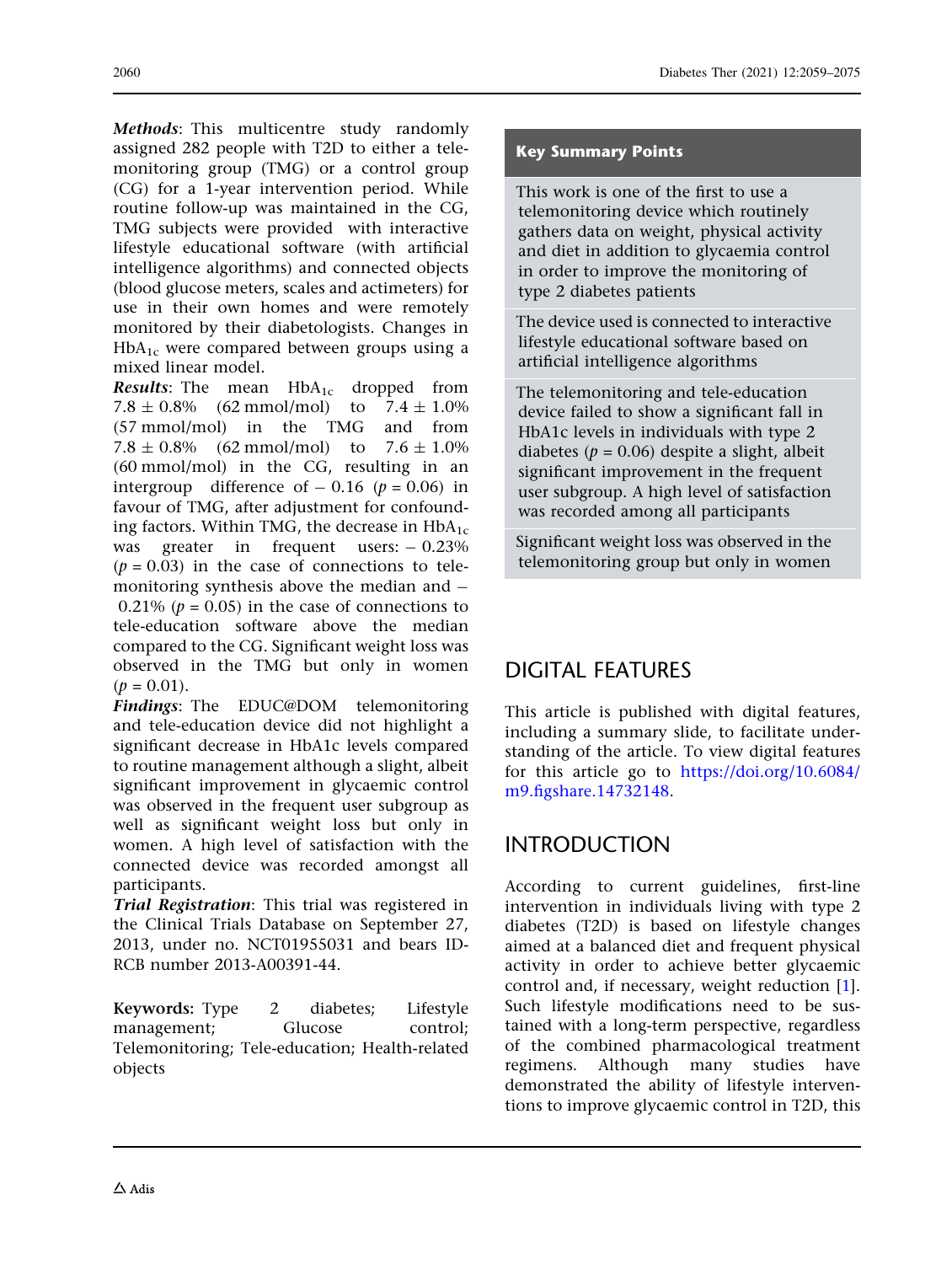beneficial metabolic effect is difficult to sustain long term [2–4]. Technological innovations, including the use of health-related objects, currently make it possible to remotely monitor individuals with diabetes in their own homes. Close intervention in their daily lives is thus feasible, both as a support towards improving lifestyle and adapting treatment [5–20].

This randomised study was based on the hypothesis that tele-education and telemonitoring improve lifestyle and quality of glycaemic control in patients with T2D while rationalising the need for face-to-face consultations. The long-term goal is to reduce the incidence of diabetic complications and costs. We designed and developed Nutri-Educ, a new athome education software, in order to support changes in lifestyle. Nutri-Educ is the only software including artificial intelligence algorithms, which allow it to deliver personalised advice to correct errors in meal composition. This software has been combined with the use of connected objects to offer an integrated telemonitoring programme [21]. Changes in  $HbA<sub>1c</sub>$ , weight and waist circumference have been reviewed over a 1-year period in T2D subjects equipped with this innovative telemonitoring programme compared to standard care. The main aim of this study was to assess the efficacy of the telemonitoring programme in improving glycaemic control, i.e., decreasing  $HbA_{1c}$  levels compared to standard care.

### METHOD

### Trial Design

This open-label, randomised, controlled trial with two parallel arms, telemonitoring group (TMG) and control group (CG), involved 16 investigation sites: 5 university teaching hospitals, 1 non-teaching hospital centre, a diabetes care network linking 8 public and private health establishments and 2 private practice physicians.

#### **Participants**

The subjects enrolled in the study were aged 18 years or above, had a documented medical history of T2D, with or without insulin treatment, and with a recent HbA<sub>1c</sub> value  $> 6.5\%$ (48 mmol/mol) and  $\leq 10\%$  (86 mmol/mol). They had to have an active internet connection at home. People with severe or active comorbidities, reduced mobility, serious eating disorders or who had undergone bariatric surgery were excluded [21].

#### Interventions

The home telemonitoring device combined biomedical data sensors (scale with impedancemetry, actimeter and blood glucose meter) with educational software [22, 23] available on tablets. Three tele-educational software programmes were given to participants in the TMG: Nutri-Kiosk—a set of self-learning quizzes for formative assessment based on nutritional knowledge; Acti-Kiosk—support in starting physical activity (assessment, information and videos); Nutri-Educ—a personalised nutritional educational software application that meets international clinical recommendations [24]. It was developed using artificial intelligence algorithms and has already demonstrated its beneficial impact in obesity and T2D patients [25–27]. Nutri-Educ was designed to help patients in the TMG group to improve their nutritional balance. The patients had to enter meal composition details into the software, which subsequently analysed the meals and proposed corrections taking into account the patients' individual profiles, dietary habits and tastes. A more detailed description of the device has already been published [21].

The monitoring interface linking TMG participants with investigators was designed as a secure web platform receiving all data from connected objects. TMG subjects sent these data to the platform on a weekly basis and had free access to this information and to their monitoring summary. The frequency of data consultation by investigators was left to their discretion. However, according to the protocol,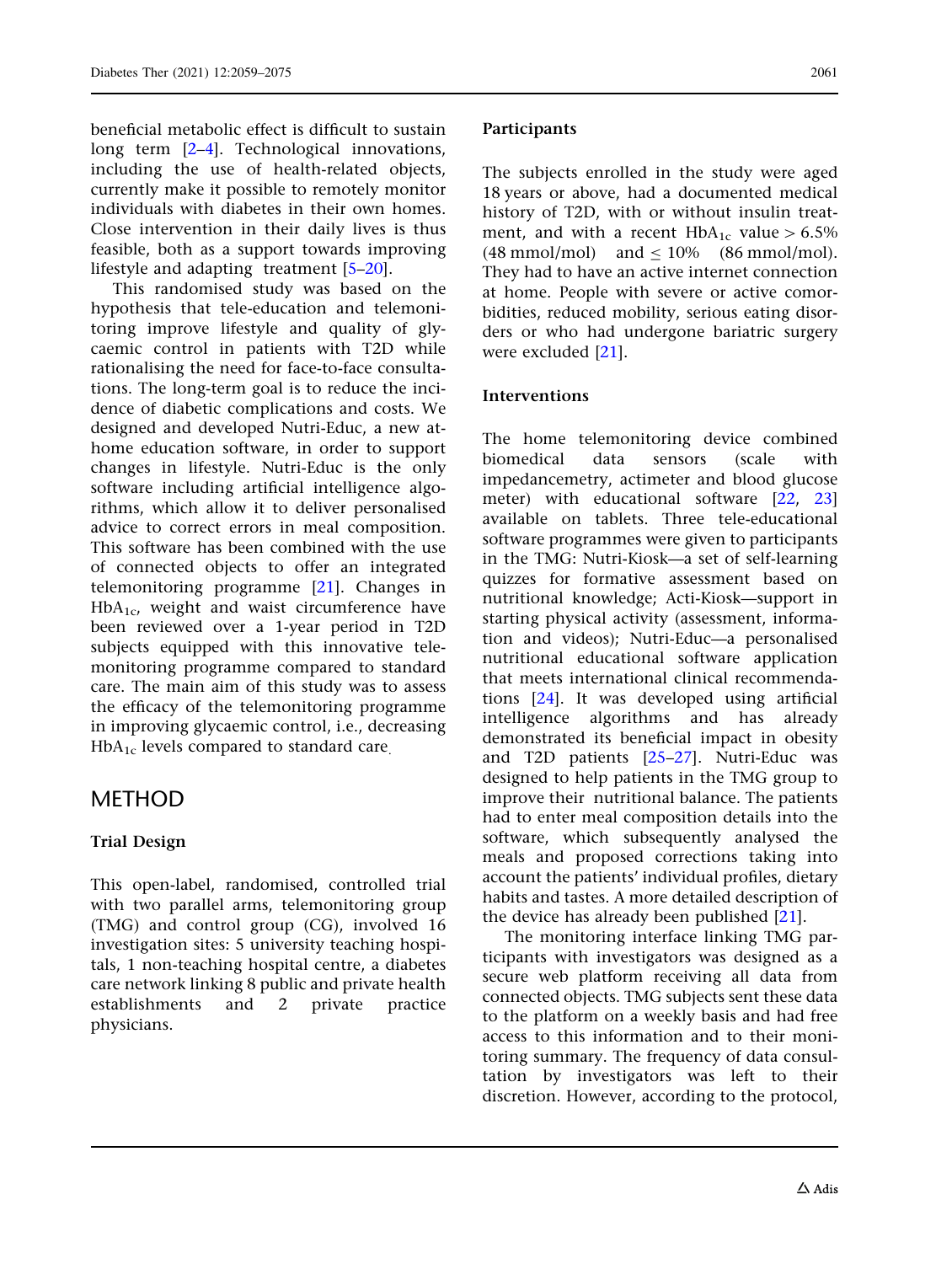they were sent an email every month to encourage them to carry out the telemonitoring. A summary of all data recorded over the last 30 days was available for rapid interpretation of results in order to facilitate follow-up and the telemonitoring process. A break-down of the monthly changes also provided an overview of the progress in the monitored parameters. Modifiable alerts notified investigating physicians about certain events including hypoglycaemia, hyperglycaemic tendencies and significant weight gain or loss. Investigators had access to patient records to personalise the follow-up by modulating blood glucose, body weight and physical activity targets to be achieved over time as well as alert levels according to each participant's profile. A secured messaging system allowed repeated and interactive discussions with telemonitored individuals to advise, encourage and coach them. Investigating physicians were required to provide a report on telemonitoring and the actions implemented in order to validate the telemonitoring process and ensure traceability of the action taken. General practitioners were given regular telemonitoring progress reports.

Telemonitoring follow-up for the TMG was planned over a 12-month period, with no faceto-face consultation scheduled in advance. Follow-up in the CG included face-to-face consultations in accordance with standard practices.

### **Outcomes**

The primary endpoint was the intergroup change in glycated haemoglobin levels  $(HbA_{1c})$ over the 12-month intervention period. Changes in other clinical parameters (body weight, BMI and waist circumference) were also considered and compared between groups in the overall population and then taking gender into account. Compliance with the device, including frequency of use and its impact, was assessed. Finally, the satisfaction of individuals with diabetes and caregivers was also recorded using an ad hoc questionnaire dedicated to the device in question.

### Randomisation

The individuals with T2D enrolled in the trial were randomly assigned to two groups (telemonitoring group [TMG] or control group [CG]) balanced by random block sizes and stratified by HbA1c level at inclusion [threshold: 7.5% (58 mmol/mol)], which was a priori expected to be the most relevant factor associated with changes in HbA1c levels during intervention.

### Sample Size

The sample size was initially determined to detect a 0.5 mmol/mol difference in the primary efficacy endpoint over 12 months, with a power of 80% and a 5% type I error (2-tailed test). We applied the Frison and Pocock approach [28], based on a comparison of the mean of four repeated measurements between the two intervention arms. A sample size of 234 (117 per arm) was necessary, plus 20% to avoid loss of power due to loss of follow-up, resulting in a total of 282 subjects to be recruited (141 per arm).

### Statistical Analysis

An intention-to-treat effectiveness analysis was carried out. Since the analysis was performed on complete data (no imputation for missing data), the intention-to-treat population comprised all randomised participants having at least one  $HbA_{1c}$  value collected during follow-up (primary endpoint) and having no missing data regarding the confounding factors defined a priori. The proportion of subjects randomised but not analysed was  $< 10\%$ .

Concerning the primary efficacy endpoint, we compared the two groups using a linear mixed-effects model for repeated measures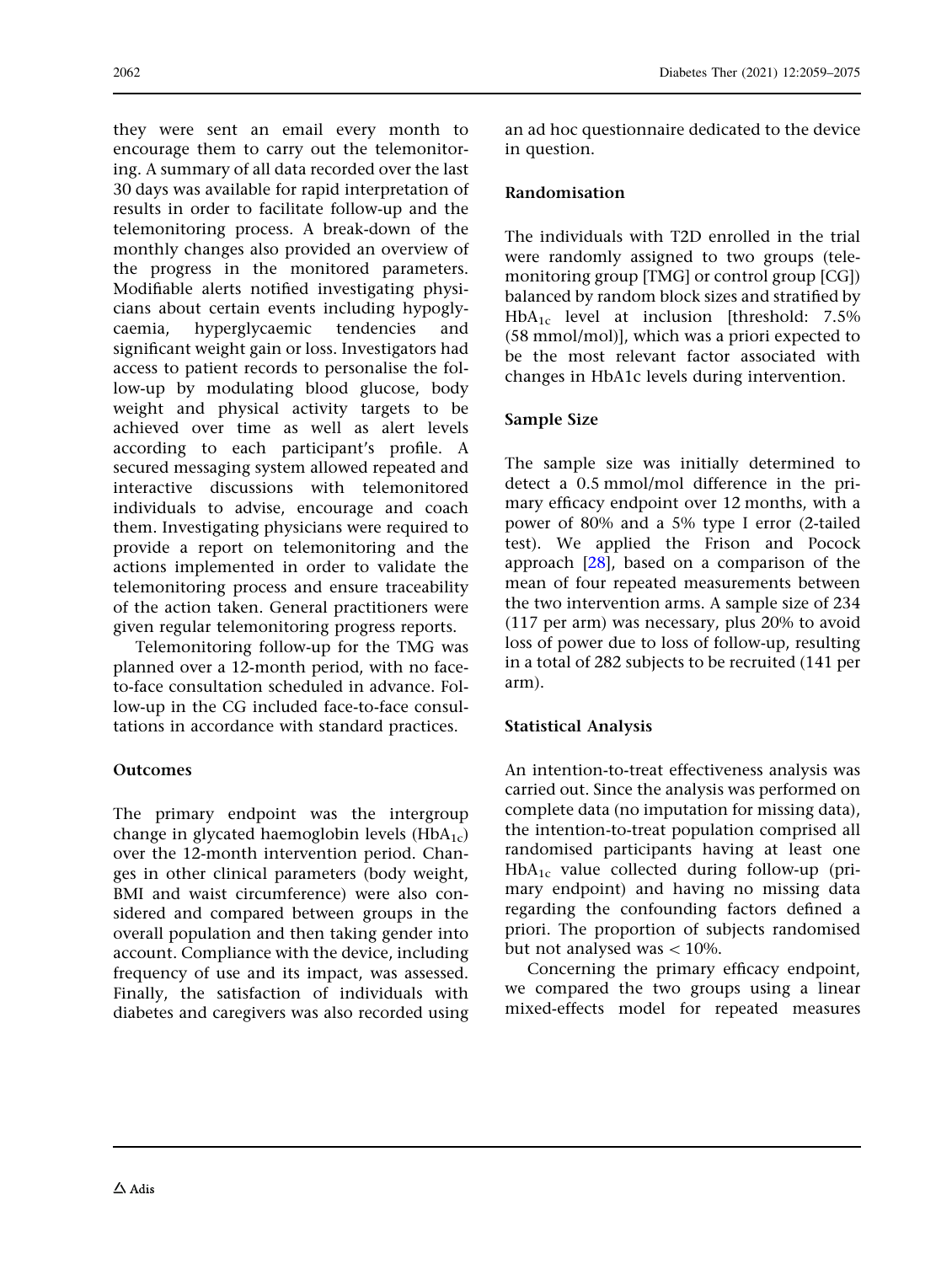(MMRM), modelling all  $HbA_{1c}$  measurements performed during the 1-year intervention period. To ensure the comparability of the two groups (TMG versus CG) and to enhance statistical power, the model was adjusted for the confounding factors defined a priori (baseline HbA<sub>1c</sub>, age, gender, diabetes complications, obesity, duration of diabetes and insulin treatment). The search for an interaction between

the time of measurement and the intervention group was carried out as well as a centre effect. Additional analyses taking patient compliance (number of connections) into account were also performed. For this purpose, we considered the number of connections to data synthesis and to Nutri-Educ software, respectively. These variables were categorised into two groups based on the median value. We therefore classified the most assiduous users into  $TMGs+$  group (number of connections to the synthesis above the median) and  $TMGn+$  group (number of connections to the Nutri-Educ software above the median).

Changes in body weight, BMI and waist circumference during follow-up were compared using the same procedure. The analyses were also stratified by gender to assess a potential change in terms of effect.

Since the primary and secondary analyses suggested an effect dependent on compliance with the device, the correlation between the changes in  $HbA_{1c}$  and BMI was tested according to the frequency of connections to the device (synthesis and Nutri-Educ) in the TMG.

Data analysis was performed using Stata software (Statistical Software: Release 14.0. Stata Corporation, College Station, TX).

### Ethics Approval and Consent to Participate

All T2D patients participating in this research received verbal and written information about the study and were given the opportunity to ask any questions to help them understand the study. They signed a voluntary informed consent form before the research began. This study was submitted to the South-West and French Overseas Territories' Research Ethics Committee

(REC) [Comite´ de Protection des Personnes (CPP)] and received a favourable opinion from the REC on 27/05/2013.

# **RESULTS**

### Patient Disposition and Baseline Characteristics

Two hundred eighty-two T2D patients were enrolled in the study according to baseline HbA<sub>1c</sub> level stratification, i.e., HbA<sub>1c</sub> < 7.5% (58 mmol/mol)  $(n = 131)$  or  $HbA_{1c} \ge 7.5\%$  $(n = 151)$ . They were then randomly assigned to two groups of 141 participants for either telemonitoring (TMG) or standard (CG) management. Nineteen participants were lost to followup (13 in the TMG and six in the CG) (Fig. 1).

The analysis set comprised 263 individuals (128 in the TMG and 135 in the CG) who had at least one  $HbA_{1c}$  measurement during the follow-up period. Multivariate analyses were based on 256 participants (126 in the TMG and 130 in the CG) with no missing data among the variables entered in the model (data and confounding factors defined a priori). Finally, 242 individuals presented with an  $HbA_{1c}$  measurement at 12 months, i.e., at the end of the intervention period.

The baseline characteristics of the study population show no difference between the two groups (Table 1).

### Frequency of Device Use in Telemonitored Patients

In the TMG, the mean number of connections to the device by patient was  $104 \pm 78$  (median value: 86) over the 12-month follow-up period, which corresponds to a frequency of about twice a week. Users could access the different device functions at each connection. Mean data synthesis (TMGs) and Nutri-Educ software (TMGn) access figures were  $44 \pm 49$  (median value: 29) and  $48 \pm 61$  (median value: 31), respectively, demonstrating almost weekly use. On average, TMG patients sent  $14 \pm 13$  messages (median value: 11) to the investigators,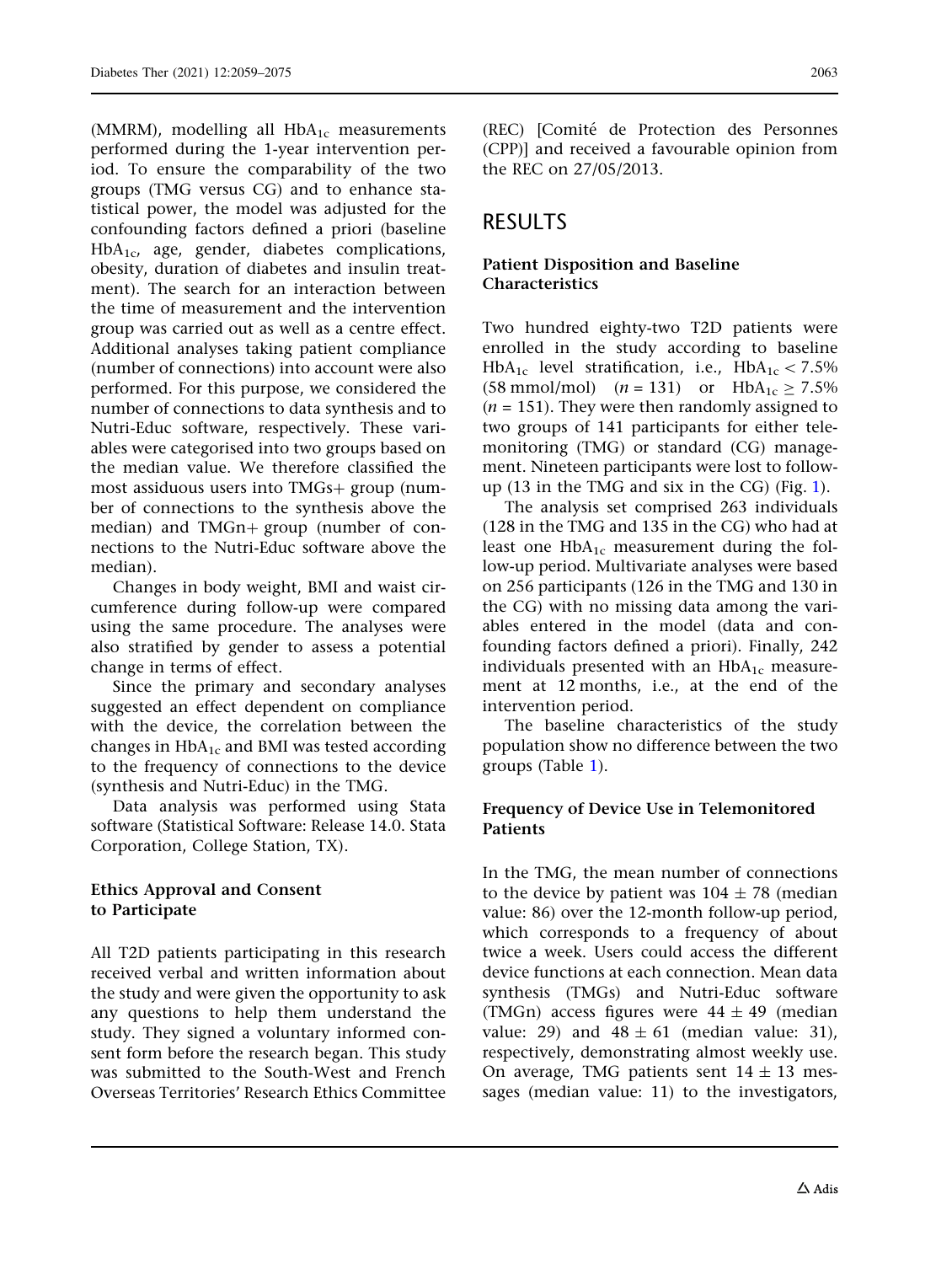i.e., about one message per month. The mean messaging frequency from the investigators to the participants was  $5 \pm 5$  (median value: 3).

### Primary Outcome: Changes in HbA1c over the Intervention Period

During the 12-month intervention period, the mean HbA1c level dropped from  $7.8 \pm 0.8\%$  $(62 \text{ mmol/mol})$  to  $7.4 \pm 1.0\%$  (57 mmol/mol) in the TMG and from  $7.8 + 0.8\%$  $(62 \text{ mmol/mol})$  to  $7.6 \pm 1.0\%$   $(60 \text{ mmol/mol})$ in the CG. Among individuals with measurements available at 12 months, no significant decrease in the mean HbA1c level was recorded in the TMG compared to the CG:  $-0.19\%$  (95%) CI  $[-0.43; 0.05]$ ,  $p = 0.12$ ). Moreover, the remaining difference between HbA1c value achieved at 12 months and the target initially set with the investigator (available for 241 participants) was not significantly lower in the TMG compared to the CG  $(-0.13\%, [-0.37;$ 0.10],  $p = 0.27$ .

After adjustment for confounding factors, the intergroup difference was  $-0.16\%$  (95% CI  $[- 0.32; 0.01], p = 0.06$ , in favour of TMG (Fig. 2). The change predicted by the adjusted model showed an improvement in HbA1c level from T0 to T12: 7.75% (95% CI [7.65; 7.85]) (61 mmol/mol) to 7.49% (95% CI [7.31; 7.66]) (58 mmol/mol) in the TMG and to 7.64% (95% CI [7.47; 7.82]) (60 mmol/mol) in the CG.

Taking into account stratification on baseline HbA1c, the intergroup difference in terms of change was  $-0.13$  (95% CI  $[-0.32; 0.05]$ ,  $p = 0.16$ ) in the lower stratum (HbA1c < 7.5%,  $n = 120$ , and  $-0.19$  (95% CI  $[-0.45; 0.07]$ ,  $p = 0.16$ ) in the upper stratum (HbA1c > 7.5%,  $n = 136$ ). We found no interaction between baseline HbA1c stratum and telemonitoring intervention regarding changes in HbA1c levels  $(p = 0.55)$ .

Individuals characterised as  $TMGs+$  (connections to telemonitoring synthesis above the median) exhibited a greater decrease in HbA1c compared to the  $CG: -0.23\%$  (95% CI  $[-0.43; -0.03]$ ,  $p = 0.03$ ), with a 12-month predicted change of  $-0.31\%$  (95% CI  $[- 0.53; -0.10]$  in TMGs+ versus  $- 0.08\%$   $[-0.26; 0.09]$  in CG, moving from 7.75%  $(61 \text{ mmol/mol})$  to  $7.42\%$   $(58 \text{ mmol/mol})$  for TMGs+ versus  $7.64\%$  (60 mmol/mol) for CG. Similarly, a fall in HbA1c levels was more important in TMGn+ (connections to Nutri-Educ above the median) than in CG participants:  $-0.21\%$  (95% CI  $[-0.41; -0.00]$ ),  $p = 0.05$ ), with a 12-month predicted decrease of  $-0.29\%$  (95% CI  $[-0.51; -0.07]$ ) in TMGn+ versus  $-0.09\%$  [ $-0.26$ ; 0.09] in CG, moving from 7.75% (61 mmol/mol) to 7.44%  $(58 \text{ mmol/mol})$  for TMGn+ versus 7.64% (60 mmol/mol) for GC (Table 2).

### Secondary Outcomes: Changes in BMI and Waist Circumference During the Intervention Period

Among individuals with data available over 12 months  $(n = 240)$ , BMI decreased by  $0.30 \pm 1.9$  kg/m<sup>2</sup> + in the TMG and increased by  $0.06 \pm 1.3$  kg/m<sup>2</sup> in the CG resulting in a non-significant intergroup difference of  $-0.36$  kg/m<sup>2</sup> (95% CI [ $-0.76$ ; 0.05],  $p = 0.08$ ) in favour of the TMG. After adjustment for confounding factors  $(n = 236)$ , the average predicted difference between the two groups was  $-0.30 \text{ kg/m}^2$ , (95% CI [ $-0.70$ ; 0.09],  $p = 0.14$ ) with an expected 12-month change of  $-0.24$  kg/m<sup>2</sup> in the TMG versus  $0.06 \text{ kg/m}^2$  in the CG. The expected BMI changes between baseline and the end of intervention were  $-0.40 \text{ kg/m}^2$  ([ $-0.80$ ; 0.00]) in TMGs+ patients (versus  $0.06 \text{ kg/m}^2$  [  $-0.24$ ; 0.35] in CG patients), and  $-0.53 \text{ kg/m}^2$  $[-0.93; -0.14]$  in TMGn+ patients, reflecting an anticipated respective difference of  $- 0.46$  kg/m<sup>2</sup> ([ $- 0.94$ ; 0.02],  $p = 0.06$ ) and  $-$  0.57 kg/m<sup>2</sup> ([-1.05; -0.09],  $p = 0.02$ ) relative to CG patients.

In patients with available waist circumference values, unadjusted ( $n = 206$ ) and adjusted  $(n = 202)$  intergroup differences were  $-1.67$  cm  $([- 3.27; -0.06], \quad p = 0.04) \quad \text{and} \quad -1.29 \text{ cm}$  $([- 2.87; 0.30], p = 0.11),$  respectively, both in favour of the TMG. Intergroup differences were more pronounced in frequent users:  $-2.00$  cm  $([- 3.90; -0.10], p = 0.04)$  between TMGs+ and  $CG$  patients and  $-2.64$  cm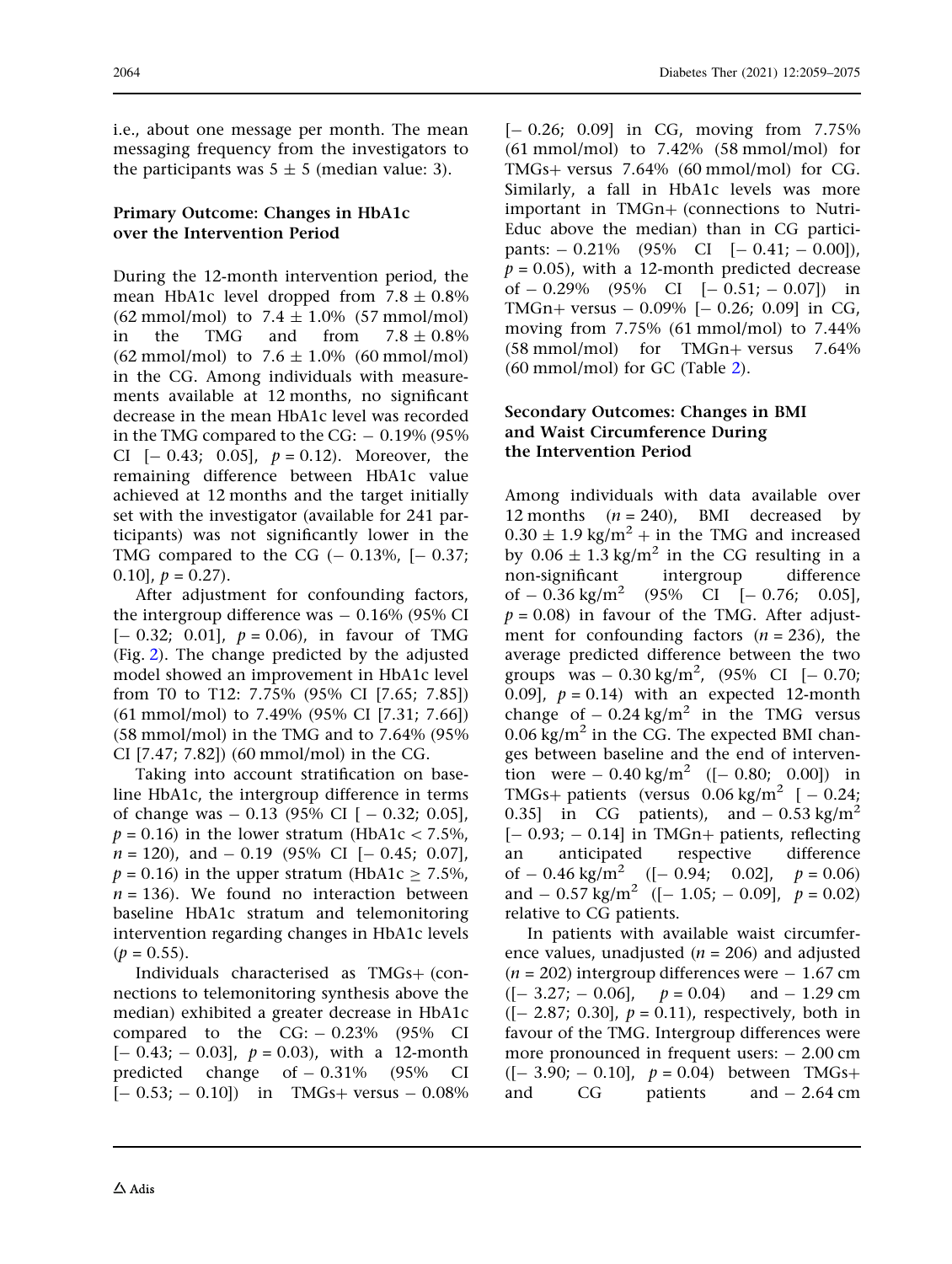

Fig. 1 Flow chart

 $([- 4.60; -0.68],$   $p = 0.008)$  between TMGn+ and CG patients.

### Stratified Analyses According to Gender (Table 3)

Predicted differences in HbA1c (primary endpoint) were  $-$  0.21% ( $[-$  0.48; 0.05],  $p = 0.12$ ) in women and  $-0.15\%$  ( $[-0.35; 0.05]$ ,  $p = 0.15$ ) in men, in favour of TMG patients.

Intergroup differences in BMI (TMG versus CG) were  $- 1.01 \text{ kg/m}^2$  ([ $- 1.79$ ;  $- 0.23$ ],  $p = 0.01$ ) in women and  $0.16 \text{ kg/m}^2$  ([  $- 0.27$ ; 0.60],  $p = 0.46$ ) in men. According to the frequency of use, BMI differences of  $-1.23 \text{ kg/m}^2$  ([ $-2.16$ ;  $-0.31$ ],  $p = 0.009$ ) were documented in TMGs+ women and  $-1.40 \text{ kg/m}^2$  ([ $-2.31$ ;  $-0.48$ ],  $p = 0.003$ ) in TMGn+ women. In terms of body weight, women in the TMG lost 2.7 kg ( $[- 4.79; - 0.57], p = 0.01$ ) more than those in the CG group and up to 3.7 kg  $([- 6.30; -1.11], p = 0.005)$  in TMGs+ and  $-3.78$  kg  $([- 6.25; -1.31], p = 0.003)$  in TMGn+ women. No significant changes in waist circumference were observed (data not shown).

### Correlation Between Device Use and Changes in HbA1c and BMI (Fig. 3)

HbA1c significantly decreased over the 12-month intervention period as the number of connections to telemonitoring syntheses increased  $(-0.16 [-0.32; -0.003], p = 0.04)$ . No significant correlation was found between this frequency of use indicator and change in BMI  $(p = 0.28)$ .

The number of connections to Nutri-Educ tended to be correlated with changes in HbA1c  $(-0.15 [-0.31; 0.02], p = 0.08)$  and was significantly correlated with changes in BMI  $(- 0.30 [-0.58; -0.02], p = 0.03).$ 

#### Device User Satisfaction (Fig. 4)

At the end of the 12-month intervention period, 91.0% of telemonitored individuals completed the satisfaction questionnaire; 97.4% were completely satisfied or rather satisfied with device use and telemonitoring data synthesis. Very high levels of satisfaction (very satisfied or rather satisfied) were also recorded regarding the assistance provided by the device in terms of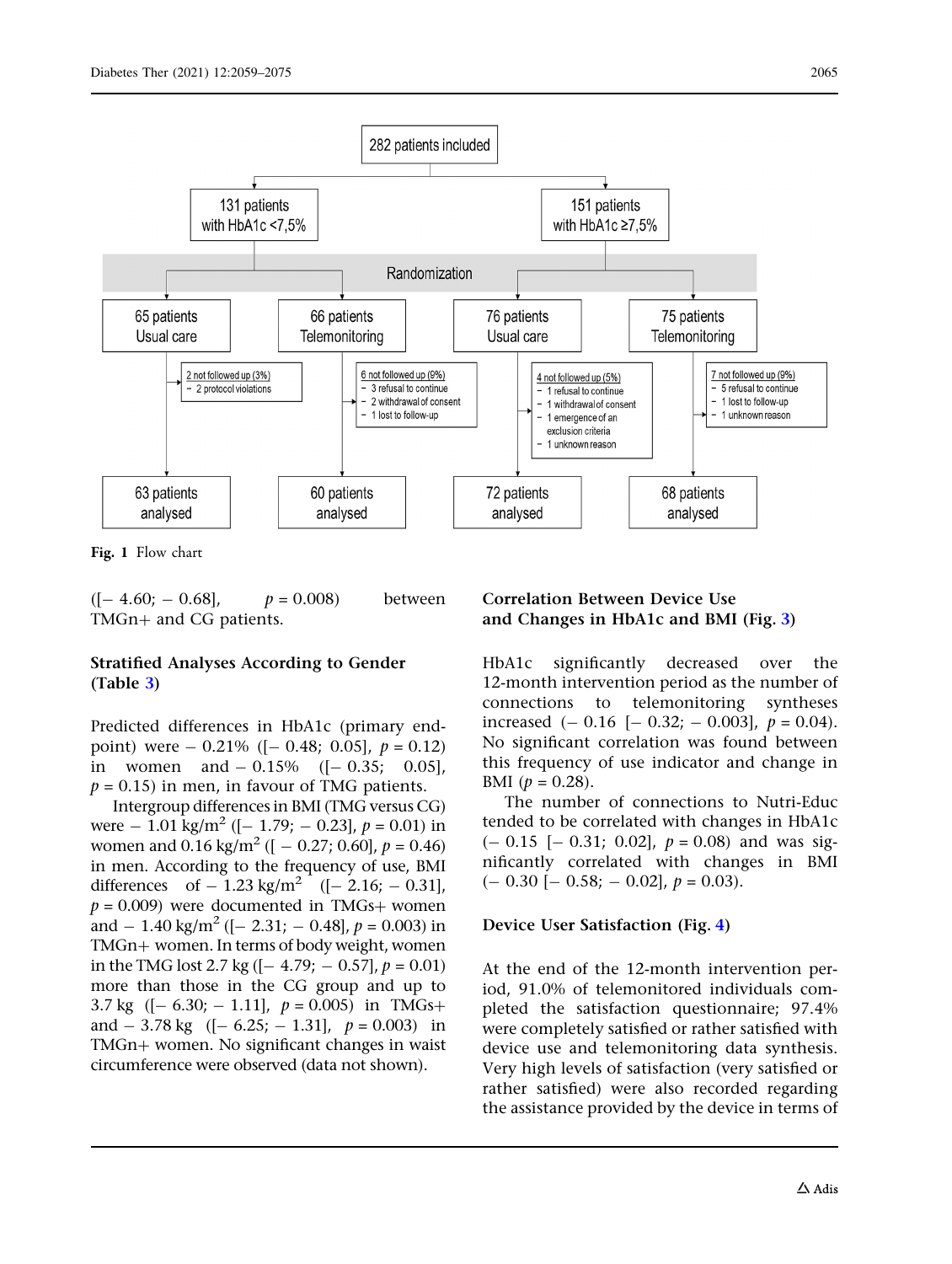|                                         | Total $(n = 263)$ |         | $CG (n = 135)$ |         | <b>TMG</b> $(n = 128)$ |       |
|-----------------------------------------|-------------------|---------|----------------|---------|------------------------|-------|
| Gender                                  |                   |         |                |         |                        |       |
| Male                                    | 166               | 63.1%   | 84             | 62.2%   | 82                     | 64.1% |
| Female                                  | 97                | 36.9%   | 51             | 37.8%   | 46                     | 35.9% |
| Age (years)                             |                   |         |                |         |                        |       |
| Median (IIQ)                            | 60.6              | 13.0    | 60.3           | 14.0    | 61.3                   | 12.4  |
| Mean (SD)                               | 59.5              | 9.6     | 59.3           | 10.0    | 59.8                   | 9.2   |
| Randomisation stratum                   |                   |         |                |         |                        |       |
| Initial $HbA_{1c} < 7.5\%$              | 123               | 46.8%   | 63             | 46.7%   | 60                     | 46.9% |
| Initial $HbA_{1c} \ge 7.5\%$            | 140               | 53.2%   | 72             | 53.3%   | 68                     | 53.1% |
| Initial HbA <sub>1c</sub>               |                   |         |                |         |                        |       |
| Median and IIQ                          | 7.6               | 1.1     | 7.7            | 1.1     | 7.6                    | 1.2   |
| Mean and standard deviation             | 7.8               | $0.8\,$ | 7.8            | $0.8\,$ | 7.8                    | 0.8   |
| Body weight (kg)                        |                   |         |                |         |                        |       |
| Median and IIQ                          | 91.0              | 21.0    | 89.0           | 24.0    | 91.5                   | 18.5  |
| Mean and standard deviation             | 91.7              | 16.7    | 90.0           | 16.0    | 93.5                   | 17.3  |
| BMI $(kg/m2)$                           |                   |         |                |         |                        |       |
| Median and IIQ                          | 32.2              | 5.7     | 30.8           | 5.8     | 31.6                   | 6.0   |
| Mean and standard deviation             | 31.8              | 5.3     | 31.2           | 5.2     | 32.5                   | 5.4   |
| Obesity (BMI $\geq 30 \text{ kg/m}^2$ ) |                   |         |                |         |                        |       |
| No                                      | 99                | 37.8%   | 58             | 43.6%   | 41                     | 32.0% |
| Yes                                     | 162               | 62.2%   | 75             | 56.4%   | $87\,$                 | 68.0% |
| Waist circumference                     |                   |         |                |         |                        |       |
| Mean (SD)                               | 110.1             | 12.5    | 107.9          | 12.4    | 112.4                  | 12.3  |
| Duration of diabetes                    |                   |         |                |         |                        |       |
| Less than 5 years                       | 31                | 11.9%   | $16\,$         | 12.0%   | 15                     | 11.8% |
| Between 5 and 15 years                  | 127               | 48.9%   | 65             | 48.9%   | 62                     | 48.8% |
| More than 15 years                      | 102               | 39.2%   | 52             | 39.1%   | 50                     | 39.4% |
| Diabetes complications                  |                   |         |                |         |                        |       |
| No                                      | 121               | 46.5%   | 60             | 45.1%   | 61                     | 48.0% |
| Yes                                     | 139               | 53.5%   | 73             | 54.9%   | 66                     | 52.0% |
| Details of complications                |                   |         |                |         |                        |       |
| Retinopathy                             | 41                | 15.9%   | 25             | 19.2%   | 16                     | 12.5% |
| Nephropathy                             | 66                | 25.9%   | 32             | 24.8%   | 34                     | 27.0% |

# Table 1 Main baseline characteristics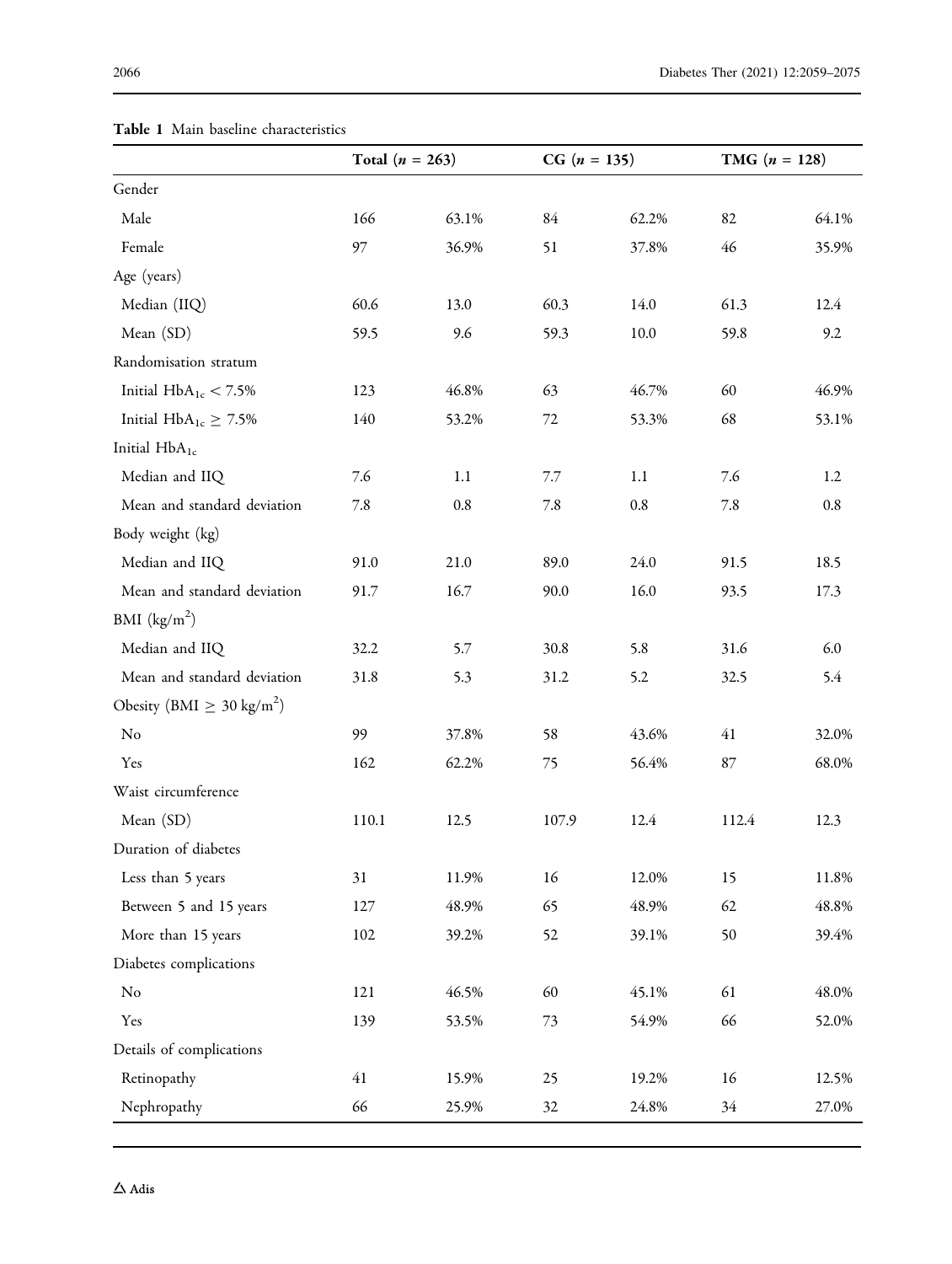|                               | Total $(n = 263)$ |       |    | $CG (n = 135)$ |                | <b>TMG</b> $(n = 128)$ |  |
|-------------------------------|-------------------|-------|----|----------------|----------------|------------------------|--|
| Peripheral neuropathy         | 43                | 16.7% | 29 | 22.1%          | 14             | 11.0%                  |  |
| Vegetative neuropathy         | 10                | 4.0%  | 6  | 4.7%           | $\overline{4}$ | 3.2%                   |  |
| Coronary insufficiency        | 47                | 18.4% | 19 | 14.7%          | 28             | 22.2%                  |  |
| Cerebrovascular insufficiency | 12                | 4.7%  | 8  | $6.1\%$        | $\overline{4}$ | 3.2%                   |  |
| Lower limb artery disease     | 25                | 9.8%  | 9  | 6.9%           | 16             | 12.9%                  |  |
| Chronic wound                 | 8                 | 3.1%  | 4  | 3.0            | $\overline{4}$ | 3.2%                   |  |
| Receiving insulin             |                   |       |    |                |                |                        |  |
| No                            | 79                | 30.0% | 42 | 31.1%          | 37             | 28.9%                  |  |
| Yes                           | 184               | 70.0% | 93 | 68.9%          | 91             | 71.1%                  |  |

#### Table 1 continued

Number and percentage, unless otherwise stated

improving their knowledge on diabetes (87.6%) and nutrition (84.3%). Device-generated assistance was deemed positive by 88.2% of subjects for the daily management of diabetes, by 81% for ensuring a balanced diet and by 85.5% for the practice of physical activity.

Fifty-five percentage of the investigators completed the satisfaction questionnaire; 85% of them reported having completely integrated the web application functions and over 80% found it easy to very easy to use, in terms of both patient records and telemonitoring synthesis reports. Finally, 82.3% were keen to continue using the device.

### DISCUSSION

This randomised study shows that, compared to standard management including face-to-face outpatient visits, use of the EDUC@DOM telemonitoring and tele-education device for a period of 1 year did not significantly improve glycaemic control in people with type 2 diabetes (non-significant decrease in HbA1c levels,  $p = 0.06$ ). However, the metabolic benefit was logically correlated with the frequency of use of the device, which also resulted in weight loss

and a reduction in waist circumference in women. It should be noted that individuals with T2D who participated in this study had all previously benefited from conventional education programmes and were all followed up by a diabetologist prior to inclusion, which could have minimised the overall impact of this intervention. The effectiveness of such connected programmes could thus certainly be increased in patients less experienced in the management of their disease.

The growing prevalence of T2D along with the limited number of physicians in most countries makes it difficult to set up regular medical follow-up, sometimes requiring face-toface visits, especially when glycaemic control is insufficient. The recent development of telemonitoring devices and connected objects should change the way in which diabetes is managed and allow greater flexibility in terms of follow-up.

Nutritional intervention is effective in improving glycaemic control in T2D patients but it requires significant educational and therapeutic support from caregivers. In this specific field, advances in remote communication technologies and the development of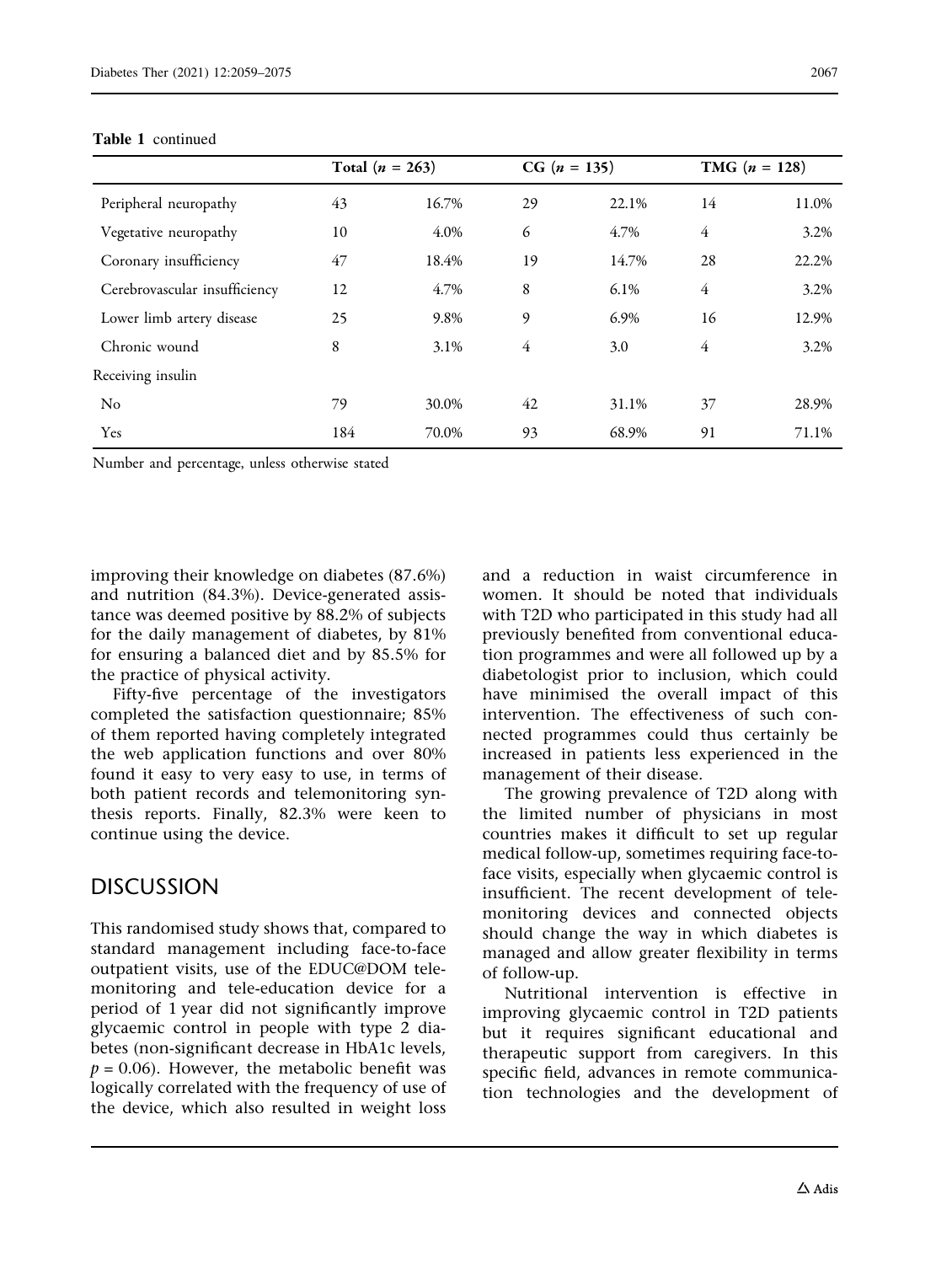

Fig. 2 Mean  $HbA_{1c}$  observed (at baseline) or predicted according to time of follow-up

applications for the automated assessment of nutritional intake have also opened up new avenues. However, the hypothesis that nutritional intervention based on telemedicine and artificial intelligence (AI) solutions could be as effective as or even more effective than traditional face-to-face consultations has yet to be demonstrated.

To date, studies evaluating telemonitoring devices dedicated to diabetes have generated mixed results in terms of both lifestyle and metabolic balance [18, 29–33]. By incorporating connected objects and tele-education tools including AI algorithms, the originality of our device is that it offers personalised support for lifestyle changes, particularly regarding nutrition.

Compliance with the use of the various connected objects and educational software is undoubtedly vital in ensuring the efficacy of this care method. Indeed, the benefit observed in terms of  $HbA_{1c}$  changes as well as changes in BMI in women depends on the frequency of connection to the educational software and patient access to telemonitoring data synthesis. In this context, it is important to emphasise the fact that, with a mean age of 60 years and rather persistent diabetes (of more than 5 years' duration in 88% of cases), our study participants were definitely not in the highly tech-savvy population.

In our study, we chose to include T2D patients regardless of their initial level of glycaemic control. Stratified analysis according to the baseline  $HbA_{1c}$  value did not highlight a significant difference between the two strata in terms of changes in  $HbA_{1c}$  over the 12-month follow-up period, although a greater drop could have been expected in less well-controlled individuals, as usually reported [34, 35]. However, from a public health perspective and to avoid long-term complications [36], we initially considered that, in addition to improving glycaemic control in individuals with high  $HbA_{1c}$ levels, maintaining subjects with slightly unbalanced diabetes at satisfactory  $HbA_{1c}$  levels is also valuable.

Weight and BMI monitoring also shows benefits directly related to the frequency of device use although this beneficial impact appears to be more significant in women than in men. A reduction in waist circumference is also correlated with device use but no gender effect is apparent. Such positive effects on body weight and fat distribution may have been associated with improved insulin sensitivity and a reduction in cardiovascular risk factors, but these parameters were not documented in our study [37].

In T2D, blood glucose monitoring must be linked to lifestyle interventions in order to improve metabolic control [32]. Therefore, in our telemonitoring and coaching approach, we included not only a glucose meter but also other connected objects and tele-education modules targeting diet and physical activity. It is important to note that the Nutri-Educ software included in our device has already demonstrated its effectiveness in improving dietary balance, weight and glycaemic control in individuals with diabetes or obesity [23, 24].

Long-term lifestyle changes remain a key challenge in the management of T2D to eradicate often deeply ingrained habits. To this end, telemonitoring and tele-education approaches offer innovative solutions through the provision of personalised and on-going advice to modify diet and physical activity practices while respecting patients' tastes and preferences. Such devices provide physicians and their patients with regular updates on assessments of the patients' lifestyle in relation to the jointly set targets. In addition, AI modules are now able to drive the solutions most suited to each patient's clinical profile. In addition to the data collected, the connected objects per se also play a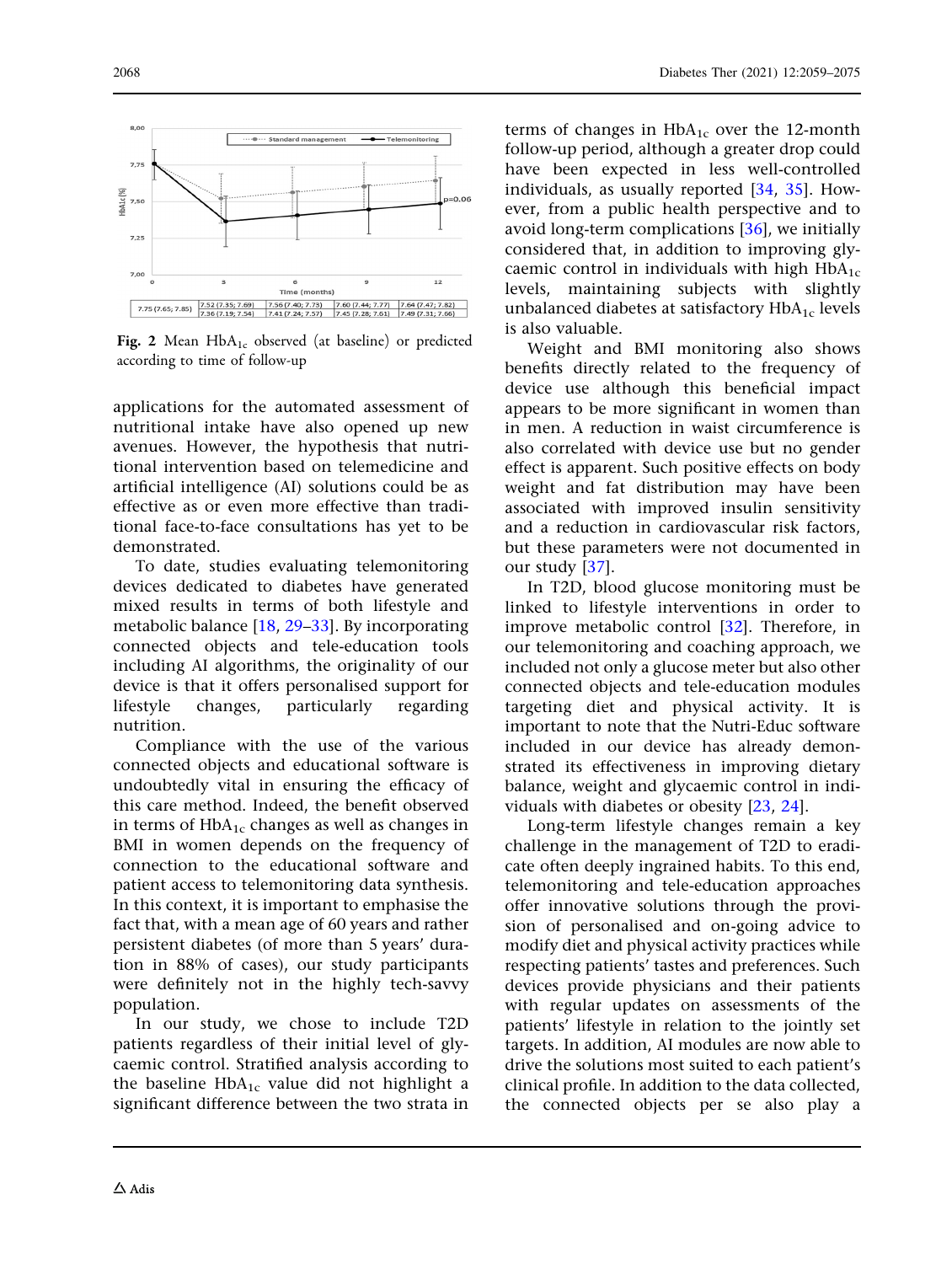|                                    | Models  |               |      |        | Over 1 year |                |
|------------------------------------|---------|---------------|------|--------|-------------|----------------|
|                                    | β       | 95% CI        | p    |        | $\Lambda$   | 95% CI         |
| Randomisation group                |         |               |      |        |             |                |
| Control group (CG)                 |         |               |      |        |             |                |
| Telemonitoring group (TMG)         | $-0.16$ | $-0.32; 0.01$ | 0.06 | $\ast$ | $-0.24$     | $-0.42: -0.07$ |
| Number of connections (synthesis)  |         |               |      |        |             |                |
| Control group $(CG)$               | ref     |               |      |        | $-0.08$     | $-0.26; 0.09$  |
| TMGs- number $\leq$ median         | $-0.08$ | $-0.28; 0.13$ | 0.45 |        | $-0.16$     | $-0.38; 0.05$  |
| $TMGs+ number > median$            | $-0.23$ | $-0.43:-0.03$ | 0.03 | $***$  | $-0.31$     | $-0.53: -0.10$ |
| Number of connections (Nutri-Educ) |         |               |      |        |             |                |
| Control group                      | ref     |               |      |        | $-0.09$     | $-0.26; 0.09$  |
| TMGn- number $\leq$ median         | $-0.11$ | $-0.31; 0.10$ | 0.30 |        | $-0.19$     | $-0.40; 0.01$  |

**Table 2** HbA<sub>1c</sub> changes according to randomisation group ( $N = 256$ ) and frequency of device use

Models adjusted for potential confounding factors defined a priori, taking into account time effect, centre effect and randomisation per stratum. HbA1c value at baseline was 7.75% (95% CI [7.65; 7.85])

 $TMGn+$  number  $>$  median  $-0.21 - 0.41$ ; 0.00  $0.05$  \*\*  $-0.29 - 0.51$ ;  $-0.07$ 

With  $\beta$  linear regression coefficients, 95% CI 95% confidence intervals, p p value, m average HbA1c observed at T0 (%) and  $\Delta$  predicted variation over 1 year

\*\*Significant difference between groups ( $< 0.05$ ); \*difference at the limit of significance ( $< 0.10$ )

pedagogical role by boosting motivation, but their impact is enhanced by the coaching effect in particular [31]. Finally, remote monitoring over several months prompts closer support and helps maintain the desired behavioural changes to control the disease. In line with this last point, most users were satisfied or very satisfied with the EDUC@DOM tool for assistance in diabetes management and especially in lifestyle changes, whether in terms of nutrition or physical activity.

Some study limitations must be acknowledged. First, blinding patients was not possible in this study, which might have resulted in an overestimation of the efficacy of the telemonitoring programme, as observed in other nonblind studies [38]. Moreover, the impact of being monitored according to the anticipated study design is an unavoidable part of the process and we cannot rule out the fact that patient behaviour may have been different in real-life settings. In addition, as in other randomised trials, the results might not be generalised to

patients who would not have agreed to participate given their clinical or socio-economic profile (more serious medical history, poorer health, limited internet access, etc.). Finally, measuring satisfaction with a non-validated questionnaire might have led to less reliable measurements, making it more difficult to compare the results to other studies.

To date, the long-term impact of telemonitoring has not been assessed to any considerable extent in diabetes and, more generally, in chronic diseases. It would therefore be interesting to determine whether the positive trends reported in our 1-year study are maintained in the months following the cessation of telemonitoring. Further randomised studies should be carried out to establish optimal modalities for using telemonitoring devices in diabetes (focusing on subject profiles, ideal time for intervention, duration, combination or separation of telemonitoring and tele-education devices, involvement of specialist doctors and general practitioners, delegation of tasks to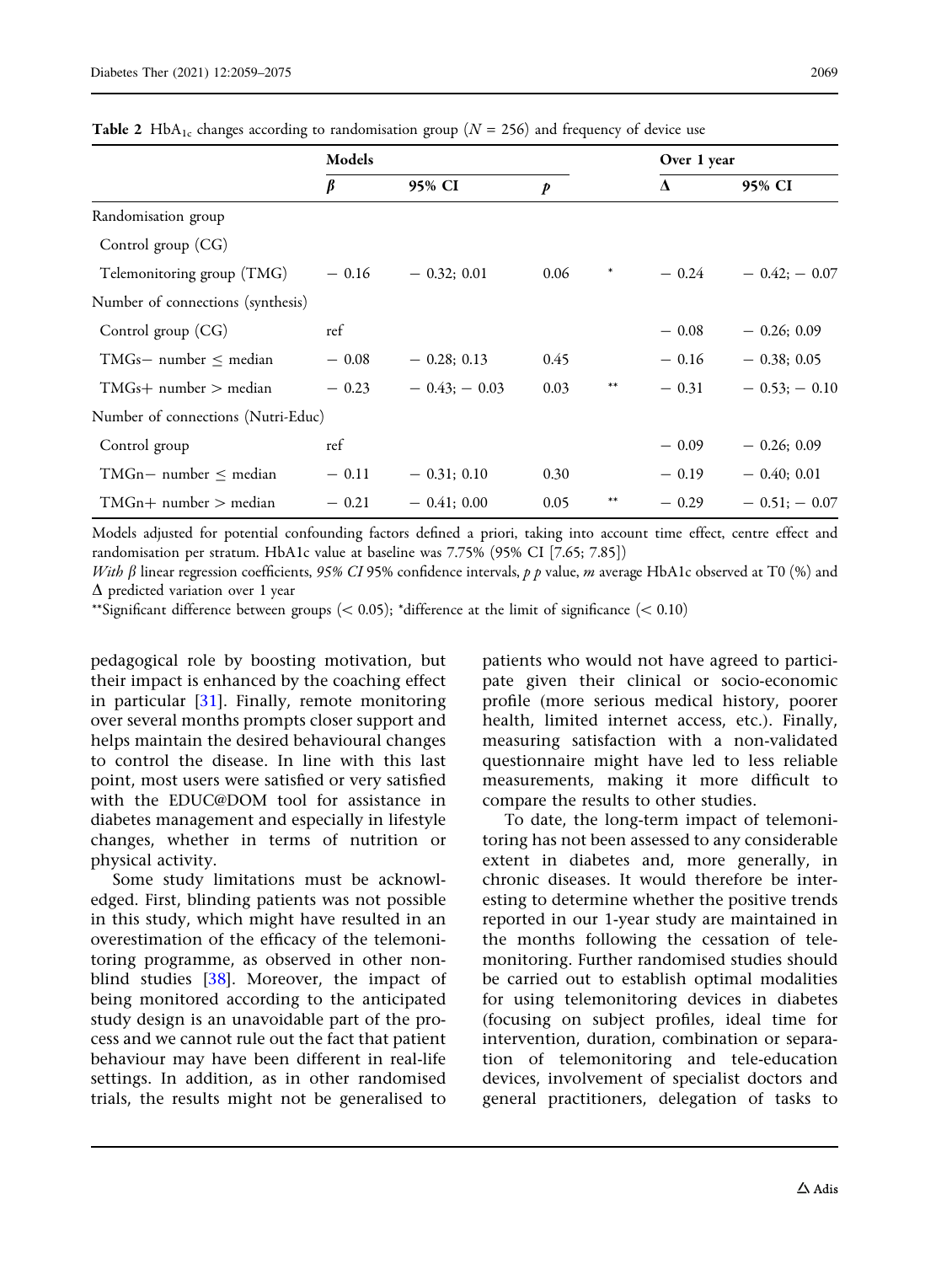|                               | Weight (in kg)       |                |                  |                          | BMI (in $\text{kg/m}^2$ ) |                   |                  |  |
|-------------------------------|----------------------|----------------|------------------|--------------------------|---------------------------|-------------------|------------------|--|
|                               | $\beta$              | 95% CI         | $\boldsymbol{p}$ |                          | $\beta$                   | 95% CI            | $\boldsymbol{p}$ |  |
| In women $(N = 86)$           |                      |                |                  |                          |                           |                   |                  |  |
| Randomisation group           |                      |                |                  |                          |                           |                   |                  |  |
| $\mathbb{C}\mathbb{G}$        | ref                  |                |                  |                          | ref                       |                   |                  |  |
| <b>TMG</b>                    | $-2.68$              | $-4.79; -0.57$ | 0.013            | $***$                    | $-1.01$                   | $-1.79$ ; $-0.23$ | 0.011            |  |
| Connection (synthesis)        |                      |                |                  |                          |                           |                   |                  |  |
| CG                            | ref                  |                |                  |                          | $\operatorname{ref}$      |                   |                  |  |
| $TMGs$ - number $\leq$ median | $-1.84$              | $-4.46; 0.79$  | 0.170            |                          | $-0.75$                   | $-1.72; 0.22$     | 0.131            |  |
| $TMGs+ number > median$       | $-3.39$              | $-5.87:-0.91$  | $0.007\,$        | **                       | $-1.23$                   | $-2.16$ ; $-0.31$ | 0.009            |  |
| Connections (Nutri-Educ)      |                      |                |                  |                          |                           |                   |                  |  |
| CG                            | $\operatorname{ref}$ |                |                  |                          | $\operatorname{ref}$      |                   |                  |  |
| $TMGn$ - number $\leq$ median | $-1.34$              | $-3.98; 1.30$  | 0.319            |                          | $-0.54$                   | $-1.52; 0.44$     | 0.282            |  |
| $TMGn+ number > median$       | $-3.78$              | $-6.25:-1.31$  | 0.003            | $***$                    | $-1.40$                   | $-2.31; -0.48$    | 0.003            |  |
| In men $(N = 150)$            |                      |                |                  |                          |                           |                   |                  |  |
| Randomisation group           |                      |                |                  |                          |                           |                   |                  |  |
| CG                            | ref                  |                |                  |                          | ref                       |                   |                  |  |
| <b>TMG</b>                    | 0.46                 | $-0.87; 1.80$  | 0.498            |                          | 0.16                      | $-0.27; 0.60$     | 0.463            |  |
| Connection (synthesis)        |                      |                |                  |                          |                           |                   |                  |  |
| CG                            | ref                  |                |                  |                          | ref                       |                   |                  |  |
| $TMGs$ - number $\leq$ median | 0.99                 | $-0.64; 2.62$  | 0.233            |                          | 0.34                      | $-0.19; 0.88$     | 0.208            |  |
| $TMGs+ number > median$       | $-0.06$              | $-1.68; 1.56$  | 0.945            |                          | $-0.01$                   | $-0.54; 0.52$     | 0.966            |  |
| Connections (Nutri-Educ)      |                      |                |                  |                          |                           |                   |                  |  |
| CG                            | ref                  |                |                  |                          | ref                       |                   |                  |  |
| $TMGn$ - number $\leq$ median | 0.91                 | $-0.70; 2.52$  | 0.268            | $\overline{\phantom{0}}$ | 0.32                      | $-0.21; 0.85$     | 0.234            |  |
| $TMGn+ number > median$       | $-0.01$              | $-1.65:1.63$   | 0.987            |                          | $-0.001$                  | $-0.54:0.54$      | 0.996            |  |

Table 3 Changes in body weight and BMI by group and device use, stratified on gender

Models adjusted for potential confounding factors defined a priori, taking into account time effect, centre effect and randomisation per stratum

With  $\beta$  linear regression coefficients, 95% CI 95% confidence intervals,  $p$   $p$  value

\*\*Significant difference between groups  $(< 0.05)$ , \* difference at the limit of significance  $(< 0.10)$ 

other healthcare professionals, etc.). Further improvement of the user profile definition should facilitate the targeting of individuals best suited to this type of tool and should allow personalisation of the intervention modalities.

### **CONCLUSION**

This study shows that at-home telemonitoring and tele-education did not significantly improve glycaemic control in T2D subjects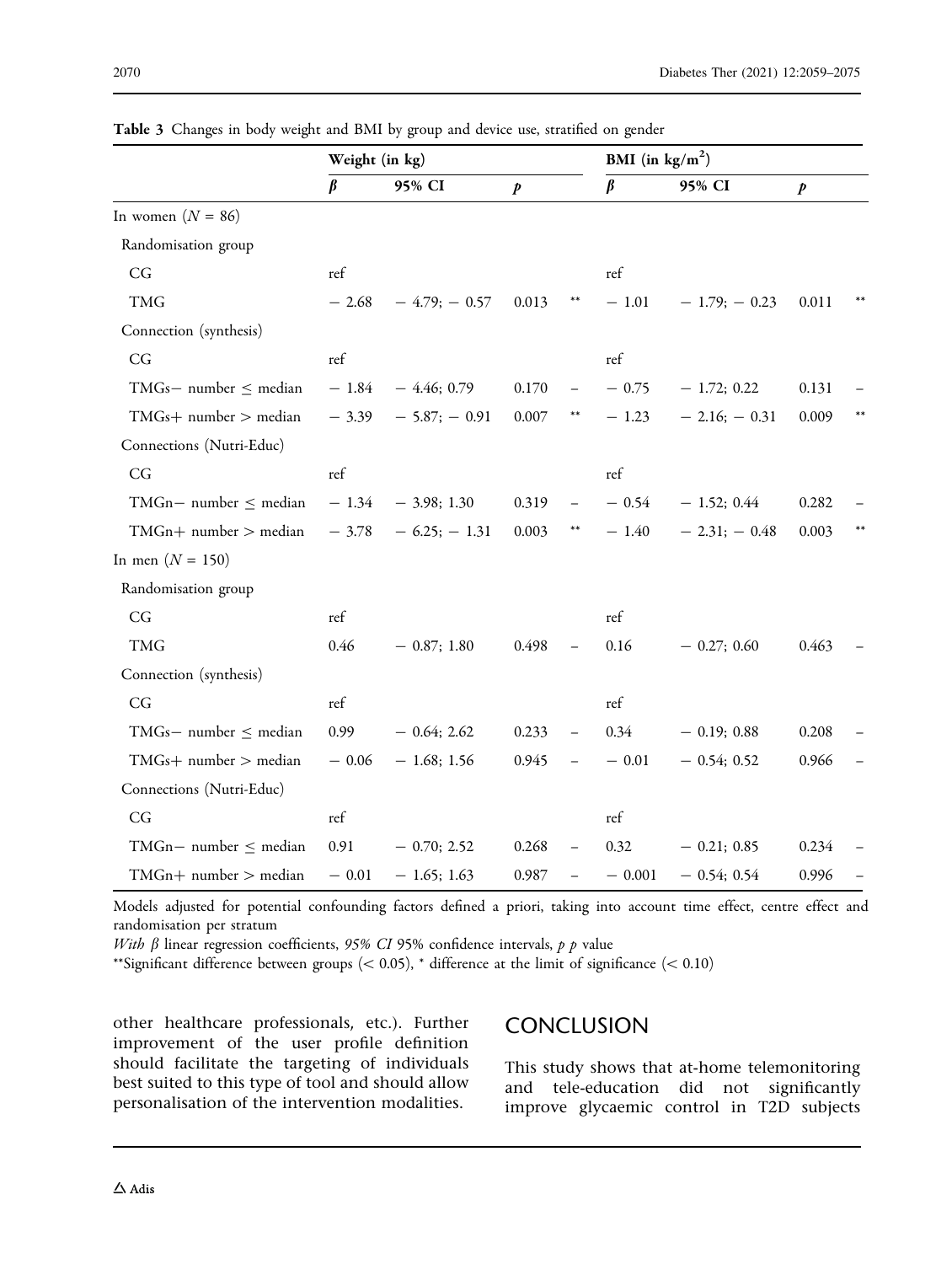

Fig. 3 Correlations between frequency of use and changes in  $HbA_{1c}$  and BMI. With: solid lines for non-parametric (Lowess) models and dashed lines for linear models. Since the correlations are graphically linear, the following are presented:  $\rho$ , Pearson correlation coefficient, with



Fig. 4 Evaluation of device use by telemonitored patients

despite a slight, albeit significant decrease in HbA1c levels in frequent device users as well as significant weight loss in women only. This strategy could contribute to new organisational modalities for diabetes management, making it possible to respond to current public health issues while maintaining the relevance and quality of follow-up. By offering an alternative to the conventional healthcare system,

confidence intervals estimated by bootstrapping (1000 replications) and  $p$  value by the Pearson correlation coefficient test.

telemonitoring should allow the frequency of face-to-face medical consultations to be modulated according to individual requirements and availability, thus reducing healthcare costs. An economic analysis of the EDUC@DOM study after 2 years of follow-up will address the costsaving impact of this strategy.

### ACKNOWLEDGEMENTS

We are very grateful to all patients who participated in this study. We also wish to extend our grateful thanks to the clinical teams at the University Hospital Centres of Grenoble, Lyon, Nantes and Nîmes, the Hospital Centres of Cahors, Corbeil-Essonne, Lannemezan and Tarbes, the Ambroise-Paré (Toulouse), Claude Bernard (Albi) and Pasteur (Toulouse) clinics and our two colleagues working in private practices.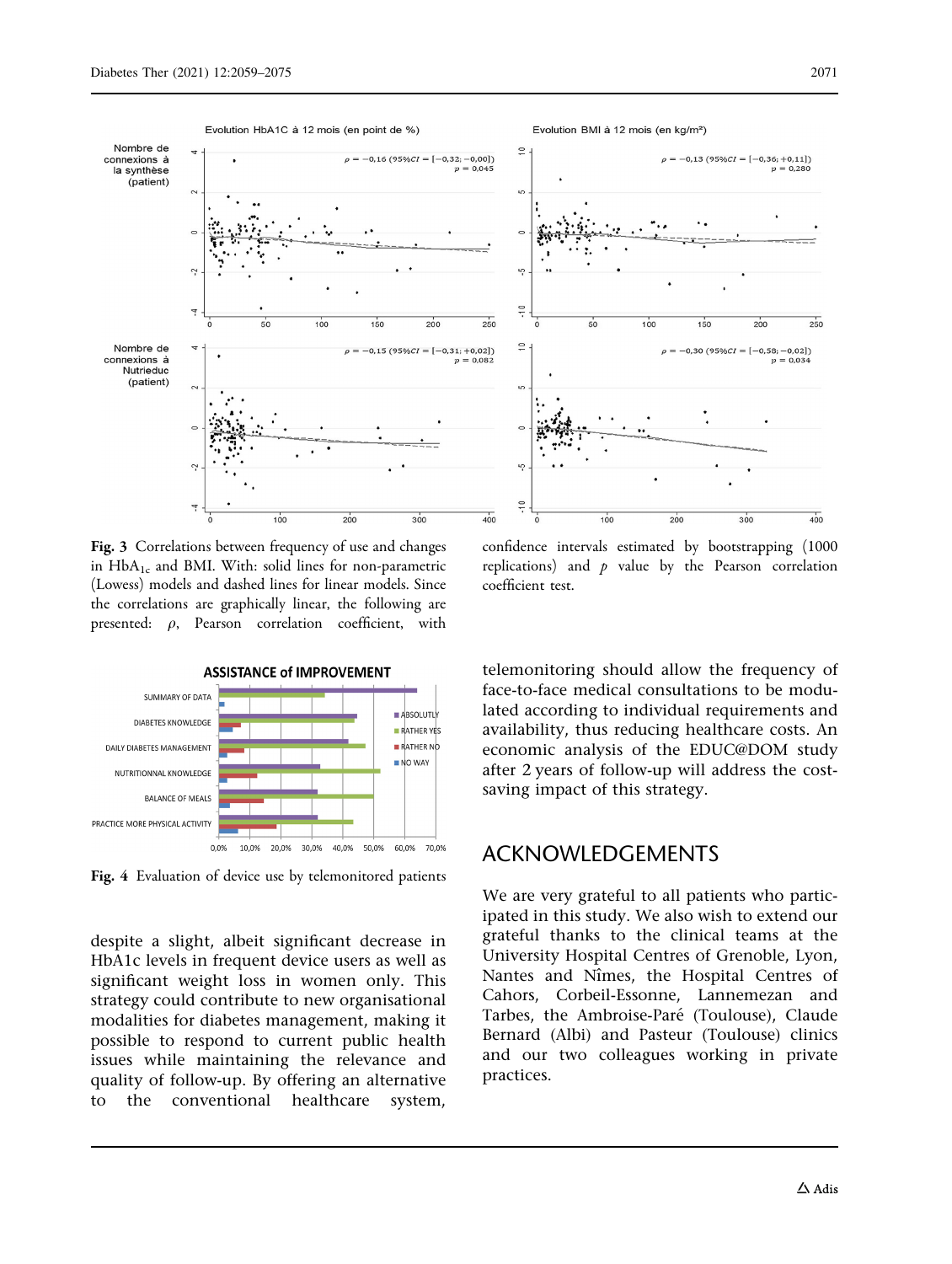Funding. This study and the journal's Rapid Service Fee has been funded by the French Ministry of Health [call for projects for research programmes on the performance of the healthcare system (PREPS 2012 no. 12-018- 0078)] and the Midi-Pyrénées Regional Council [Call for Projects for Research on Clinical Transfer and Standardization in Bio-health 2012, year 1 (no. 11052617) and year 2 (no. 13050630)] for the development of the study methodology, data collection, data analysis and interpretation and the publication of the results. We are grateful to the SANOFI Laboratory for its participation and provision of blood glucose monitors.

Authorship. All of the named authors meet the International Committee of Medical Journal Editors' (ICMJE) criteria for authorship for this article, take responsibility for the integrity of the work as a whole, and have given their approval for this version to be published.

Authors' Contributions. M.C. Turnin, S. Schirr-Bonnans and JC Buisson contributed to the creation and design of the study. M.C. Turnin, P. Gourdy, J. Martini, M.C. Chauchard, M.F. Poncet, V. Cosma, S. Lablanche, M. Coustols-Valat, L. Chaillous, C. Thivolet, C. Sanz, A. Penfornis, J. Delaunay, S. Schirr-Bonnans and S. Taoui participated in the recruitment and follow-up of patients enrolled in the study. B. Lepage and H. Colineaux developed the overall study methodology and statistical methods. L. Molinier, M. Mounié and N. Costa developed the methodology for the healtheconomic assessment. M.C. Turnin, P. Gourdy, B. Lepage, H. Colineaux and H. Hanaire contributed to the analysis of the results and wrote the paper. All authors read and approved the final manuscript.

List of Investigators. EDUC@DOM study group includes all investigators involved in the study: Prof. P.Y. Benhamou and Dr S. Lablanche (CHU de Grenoble – University Hospital Centre), Prof. C. Thivolet (Hospices Civils de Lyon – Lyon Civil Hospices), Dr L. Chaillous (CHU de Nantes), Dr M. Rodier and V. Cosma (CHU de Nîmes), Prof. A. Penfornis (Sud Francilien

Hospital Centre), Dr F. Ayon and F. Puel-Olivier (Cahors Hospital Centre), Dr S. Fontaine (Hôpital Ducuing-Toulouse), Doctor M. Perron (Lannemezan Hospital Centre), Dr J. Arrivié (Tarbes Hospital Centre), Dr M. Coustols-Valat and F. Cousty-Pech (Clinique Ambroise-Paré-Toulouse), Dr M.F. Poncet (Clinique Claude Bernard- Albi), Dr C. Sanz and C. Rouby (Clinique Pasteur-Toulouse), Dr F. Lafon (General practitioner, Toulouse), Dr I. Moura (Diabetologist, Gaillac).

Prior Presentation. Assessment of the effectiveness of a home telemonitoring programme and its cost in the care of type 2 diabetic patients recruited from a healthcare network. SFD Telemedicine and Innovative Technologies, SFD Congress, France, Lyon, March 22 to 25, 2016. First results of the EDUC@DOM multicentre protocol for telemonitoring Type 2 Diabetes. SFD Telemedicine and Innovative Technologies, SFD Congress, France, Nantes, March 20 to 23, 2018. First results of the EDUC@DOM multicentre protocol for telemonitoring Type 2 Diabetes. SFE Congress, France, Nancy, September 12 to 14, 2018.

Disclosures. Marie-Christine Turnin has received congress invitations and consultancy fees from VitalAire/Air Liquide Health, Eli Lilly, and Sanofi. Pierre Gourdy has received advisory board and speaker honoraria from Abbott, Amgen, AstraZeneca, Novo Nordisk, Boehringer Ingelheim, Eli Lilly, Merck Sharp & Dohme, Mundipharma, Sanofi, and Servier. Jacques Martini has nothing to disclose. Jean-Christophe Buisson has nothing to disclose. Marie-Christine Chauchard has nothing to disclose. Jacqueline Delaunay has received congress invitations and consultancy fees from Sanofi. Solène Schirr-Bonnans has nothing to disclose. Soumia Taoui has nothing to disclose. Marie-France Poncet has nothing to disclose. Valeria Cosma has nothing to disclose. Sandrine Lablanche has nothing to disclose. Magali Coustols-Valat has nothing to disclose. C Thivolet has received travel support for meetings, speaker fees and honoraria from Abbott Diabetes Care, Janssen, Lilly, Novo-Nordisk, Medtronic, Roche Diabetes Care, and Sanofi and is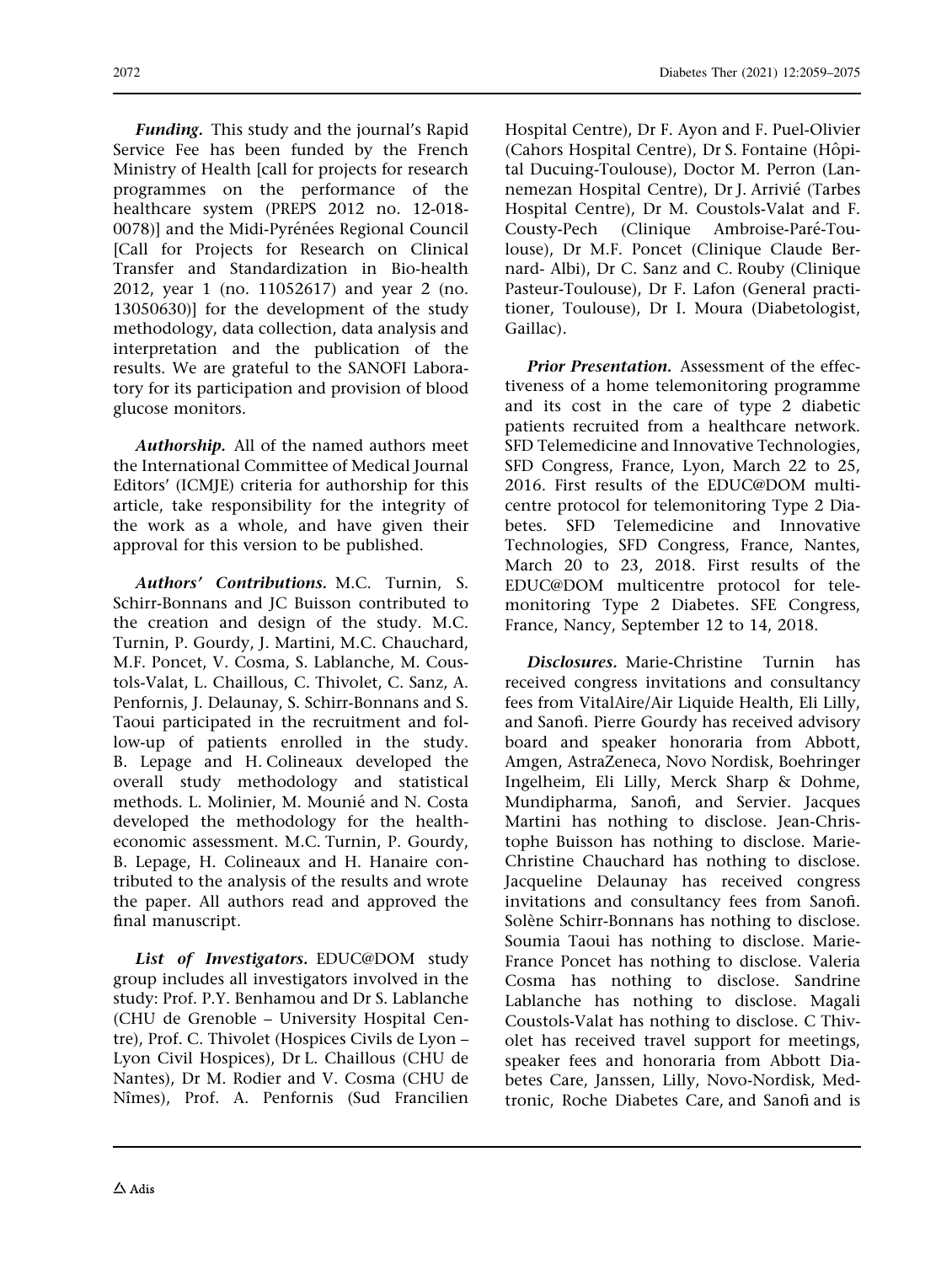an advisory board member for Insulet and Medtronic. Caroline Sanz has nothing to disclose. Alfred Penfornis has nothing to disclose. Benoît Lepage has nothing to disclose. Hélène Colineaux has nothing to disclose. Michaël Mounié has nothing to disclose. Nadège Costa has nothing to disclose. Laurent Molinier has nothing to disclose. Hélène Hanaire has received congress invitations, honoraria and consultancy fees from Abbott, Animas/Johnson & Johnson, Medtronic, Roche, Eli Lilly, Novo Nordisk and MSD, and served on advisory board panels for Diabeloop and Insulet.

Compliance with Ethics Guidelines. All type 2 diabetes patients participating in this research received verbal and written information and were given the opportunity to ask any questions to help them understand the study. They signed a voluntary informed consent form before the research began. This study was submitted to the South-West and French Overseas Territories' Ethics Committee and received a favourable opinion from the EC on 27/05/2013. This study was performed in accordance with the Helsinki Declaration of 1964 and its later amendments.

Data Availability. The datasets generated and/or analysed during the current study are available from the corresponding author on reasonable request.

Open Access. This article is licensed under a Creative Commons Attribution-NonCommercial 4.0 International License, which permits any non-commercial use, sharing, adaptation, distribution and reproduction in any medium or format, as long as you give appropriate credit to the original author(s) and the source, provide a link to the Creative Commons licence, and indicate if changes were made. The images or other third party material in this article are included in the article's Creative Commons licence, unless indicated otherwise in a credit line to the material. If material is not included in the article's Creative Commons licence and your intended use is not permitted by statutory regulation or exceeds the permitted use, you will need to obtain permission directly from the

copyright holder. To view a copy of this licence, visit [http://creativecommons.org/licenses/by](http://creativecommons.org/licenses/by-nc/4.0/)[nc/4.0/](http://creativecommons.org/licenses/by-nc/4.0/).

## **REFERENCES**

- 1. Davies MJ, D'Alessio DA, Fradkin J, et al. Management of hyperglycemia in type 2 diabetes, 2018. A consensus report by the American Diabetes Association (ADA) and the European Association for the Study of Diabetes (EASD). Diabetes Care. 2018;2018(41):2669–701.
- 2. Diabetes Control and Complications Trial Research Group. The effect of intensive treatment of diabetes on the development and progression of long-term complications in insulin-dependent diabetes mellitus. N Engl J Med. 1993:329:997-1086.
- 3. UK Prospective Diabetes Study (UKPDS) Group. Intensive blood glucose control with sulphonylureas or insulin compared with conventional treatment and risk of complications in personnes with type 2 diabetes (UKPDS 33). Lancet. 1998;352: 837–53.
- 4. Trento M, Gamba S, Gentile L, et al. Rethink Organization to iMprove Education and Outcomes (ROMEO). A multicenter randomized trial of lifestyle intervention by group care to manage type 2 diabetes. Diabetes Care. 2010;33:745–7.
- 5. Izquierdo R, Lagua CT, Meyer S, et al. Telemedicine intervention effects on waist circumference and body mass index in the IDEATel project. Diabetes Technol Ther. 2010;12:213–20.
- 6. Wootton R. Twenty years of telemedicine in chronic disease management – an evidence synthesis. J Telemed Telecare. 2012;18:211–20.
- 7. Siriwardena LS, Wickramasinghe WA, Perera KL, et al. A review of telemedicine interventions in diabetes care. J Telemed Telecare. 2012;18:164–8.
- 8. Holtz B, Lauckner C. Diabetes management via mobile phones: a systematic review. Telemed eHealth. 2012;18:175–84.
- 9. Marcolino MS, Maia JX, Alkmim MB, et al. Telemedicine application in the care of diabetes patients: Systematic review and meta-analysis. PLoS ONE. 2013;8:e79246.
- 10. Holmen H, Torbjornsen A, Wahl AK, et al. A mobile health intervention for self-management and lifestyle change for persons with type 2 diabetes, part 2: one-year results from the norvegian randomized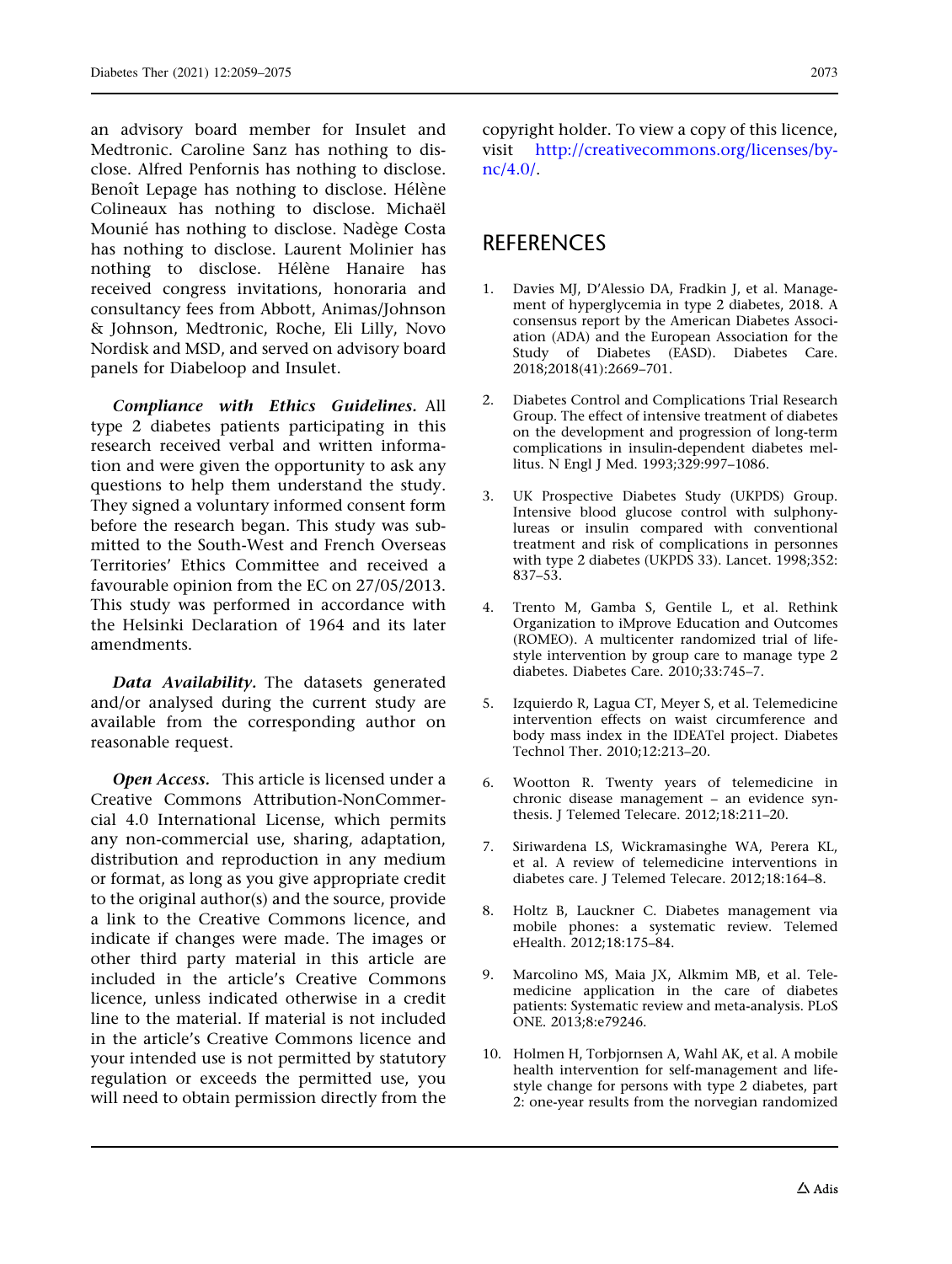controlled trial RENEWING HEALTH. JMIR MHealth Uhealth. 2014;2:e57.

- 11. Rasmussen OW, Lauszus FF, Loekke M. Telemedicine compared with standard care in type 2 diabetes mellitus: a randomized trial in an outpatient clinic. J Telemed Telecare. 2016;22(6):363–8. <https://doi.org/10.1177/1357633X15608984> (Epub 2015 Oct 14. PMID: 26468213).
- 12. Wang G, Zhang Z, Feng Y, Sun L, Xiao X, Wang G, Gao Y, Wang H, Zhang H, Deng Y, Sun C. Telemedicine in the management of type 2 diabetes mellitus. Am J Med Sci. 2017;353(1):1–5. [https://](https://doi.org/10.1016/j.amjms.2016.10.008) [doi.org/10.1016/j.amjms.2016.10.008](https://doi.org/10.1016/j.amjms.2016.10.008) (Epub 2016 Oct 27. PMID: 28104096).
- 13. Fu H, McMahon SK, Gross CR, Adam TJ, Wyman JF. Usability and clinical efficacy of diabetes mobile applications for adults with type 2 diabetes: a systematic review. Diabetes Res Clin Pract. 2017;131: 70–81. [https://doi.org/10.1016/j.diabres.2017.06.](https://doi.org/10.1016/j.diabres.2017.06.016) [016](https://doi.org/10.1016/j.diabres.2017.06.016) (Epub 2017 Jun 21. PMID: 28692830).
- 14. Lee SWH, Chan CKY, Chua SS, Chaiyakunapruk N. Comparative effectiveness of telemedicine strategies on type 2 diabetes management: a systematic review and network meta-analysis. Sci Rep. 2017;7(1):12680. [https://doi.org/10.1038/s41598-](https://doi.org/10.1038/s41598-017-12987-z)<br>017-12987-z (PMID: 28978949; PMCID: [017-12987-z](https://doi.org/10.1038/s41598-017-12987-z) PMC5627243).
- 15. Bollyky JB, Bravata D, Yang J, Williamson M, Schneider J. Remote lifestyle coaching plus a connected glucose meter with certified diabetes educator support improves glucose and weight loss for people with type 2 diabetes. J Diabetes Res. 2018;16(2018): 3961730. <https://doi.org/10.1155/2018/3961730> (PMID: 29888288; PMCID: PMC5977036).
- 16. Lee PA, Greenfield G, Pappas Y. The impact of telehealth remote patient monitoring on glycemic control in type 2 diabetes: a systematic review and meta-analysis of systematic reviews of randomised controlled trials. BMC Health Serv Res. 2018;18(1): 495. <https://doi.org/10.1186/s12913-018-3274-8> (PMID: 29940936; PMCID: PMC6019730).
- 17. Jeong JY, Jeon JH, Bae KH, Choi YK, Park KG, Kim JG, Won KC, Cha BS, Ahn CW, Kim DW, Lee CH, Lee IK. Smart care based on telemonitoring and telemedicine for type 2 diabetes care: multi-center randomized controlled trial. Telemed J EHealth.<br>2018;24(8):604–13. https://doi.org/10.1089/tmj. [https://doi.org/10.1089/tmj.](https://doi.org/10.1089/tmj.2017.0203) [2017.0203](https://doi.org/10.1089/tmj.2017.0203) (Epub 2018 Jan 17. PMID: 29341843).
- 18. De Vasconcelos HCA, Lira Neto JCG, de Araújo MFM, Carvalho GCN, de Souza Teixeira CR, de Freitas RWJF, Damasceno MMC. Telecoaching programme for type 2 diabetes control: a randomised clinical trial. Br J Nurs. 2018;27(19):1115–20.

<https://doi.org/10.12968/bjon.2018.27.19.1115> (PMID: 30346819).

- 19. Von Storch K, Graaf E, Wunderlich M, Rietz C, Polidori MC, Woopen C. Telemedicine-assisted selfmanagement program for type 2 diabetes patients. Diabetes Technol Ther. 2019;21(9):514–21. [https://](https://doi.org/10.1089/dia.2019.0056) [doi.org/10.1089/dia.2019.0056](https://doi.org/10.1089/dia.2019.0056) (Epub 2019 Jul 9. PMID: 31287736).
- 20. Ruiz de Adana MS, Alhambra-Expósito MR, Muñoz-Garach A, et al. Randomized study to evaluate the impact of telemedicine care in patients with type 1 diabetes with multiple doses of insulin and suboptimal HbA1c in Andalusia (Spain): PLATEDIAN study. Diabetes Care. 2020;43(2):337–42.
- 21. Turnin MC, Schirr-Bonnans S, Martini J, et al. Educ@dom: comparative study of the telemonitoring of patients with type 2 diabetes versus standard monitoring-study protocol for a randomized controlled study. Diabetol Metab Syndr. 2017;9:52.
- 22. Buisson JC. Nutri-Educ, a nutrition software application for balancing meals, using fuzzy arithmetic and heuristic search algorithms. Artif Intell Med. 2008;42:213–27.
- 23. Buisson JC, Garel A. Balancing meals using fuzzy arithmetics and heuristic search algorithms. IEEE Trans Fuzzy Syst. 2003;11:68–78.
- 24. American Diabetes Association. Clinical practices recommendations 2010. Standards of medical care in diabetes-2012. Diabetes Care. 2012;35(Supplement 1):S11–63.
- 25. Turnin MC, Beddok R, Clottes J, et al. Telematic expert system DIABETO: new tool for diet selfmonitoring for diabetic patients. Diabetes Care. 1992;15:204–12.
- 26. Turnin MC, Bolzonella Pene C, Dumoulin S, et al. Multicenter evaluation of the Nutri-Expert Telematic System in diabetic patients. Diabete Metab. 1995;21:26–33.
- 27. Turnin MC, Bourgeois O, Cathelineau G, et al. Multicenter randomized evaluation of a nutritional education software in obese patients. Diabetes Metab. 2001;27:139–47.
- 28. Frison L, Pocock SJ. Repeated measures in clinical trials: analysis using mean summary statistics and its implications for design. Stat Med. 1992;11: 1685–704.
- 29. Schoeppe S, Alley S, Van Lippevelde W, et al. Efficacy of interventions that use apps to improve diet, physical activity and sedentary behaviour: a systematic review. Int J Behav Nutr Phys Act. 2016;13: 127.